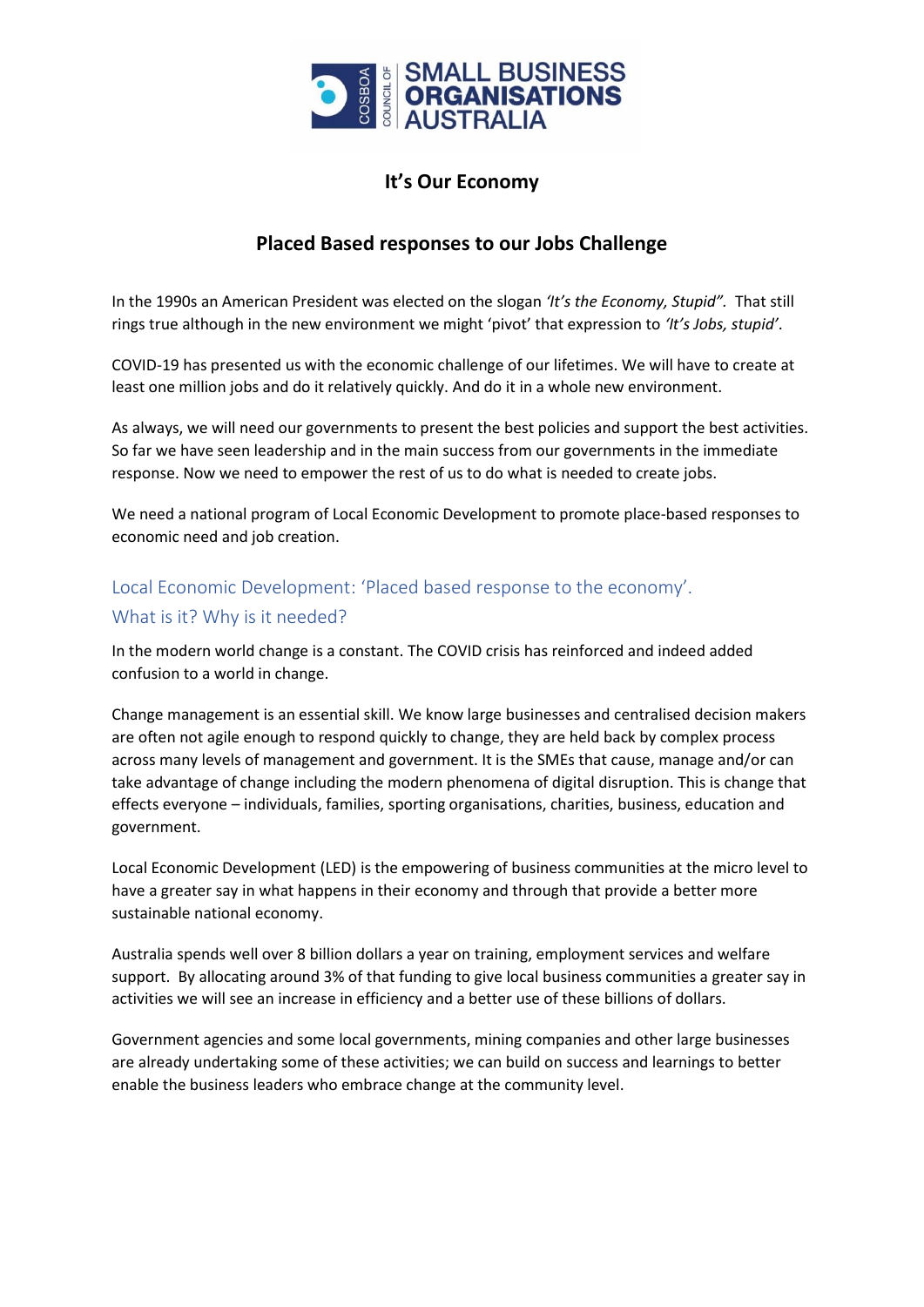The current dominance of centralised decision making in Australia inhibits change management and hinders innovation. Centralised decision making has its place around certain issues such as interest rates changes, finance regulations, competition management etc, but the impact of centralised decision making loses momentum when local economies are considered. Indeed, a decision made at the national or state level can have a negative or positive impact on communities depending upon a range of factors. The locals are best placed to manage impacts.

We need to give key business people in communities the capacity to influence their own economies. These people from local small, medium and family businesses, are best placed to deal with change good or bad. Local business communities can also create the change they believe they need. If small economies around Australia are functioning well than the whole economy will be healthy.

Local Economic Development is also a material way to give 'silent Australians' in the business community an actual say on key issues in a way that suits their needs and their situations.

A national program of Local Economic Development will embed change management processes at the local level and have a greater influence on national and state policies and processes, on the national economy and create more efficient expenditure of government funds.

We see this as a great challenge for the public service and policy makers. This is a 'MicroEconomic Challenge' for Australia which must be embraced.

#### Key Issues

Key issues at the local level are and always will be around training and education, communications, innovation, competition, health, business financing, import and export activity, infrastructure, business regulations and specific needs of various industry sectors. In the end for small and medium business it is always about process and communications.

The key part of LED is the Local Economic Development Committee (LEDC) composed only of selfemployed business people who have 'skin in the game'; those who employ locals and put their own economic security at risk or at benefit by doing so.

#### The Empowerment Process

Empowering local communities can be a challenge for centralised decision makers who are used to making the rules and managing process as well as assessing performance of others.

It is hopefully true that public servants do have good knowledge of economic process. It is also true that many in the peak industry bodies that exists within Australia have good knowledge as well.

They are however not living in any 'local community' except their own. It is incumbent upon those with knowledge to provide it to the local people so they, the locals, can choose what they believe is the best path.

#### The Economic Development Committee - local business people only

A key to LED is a planning committee consisting only of local business people. These are the people who would use their own money to undertake a business activity. They know what would create better opportunity to invest.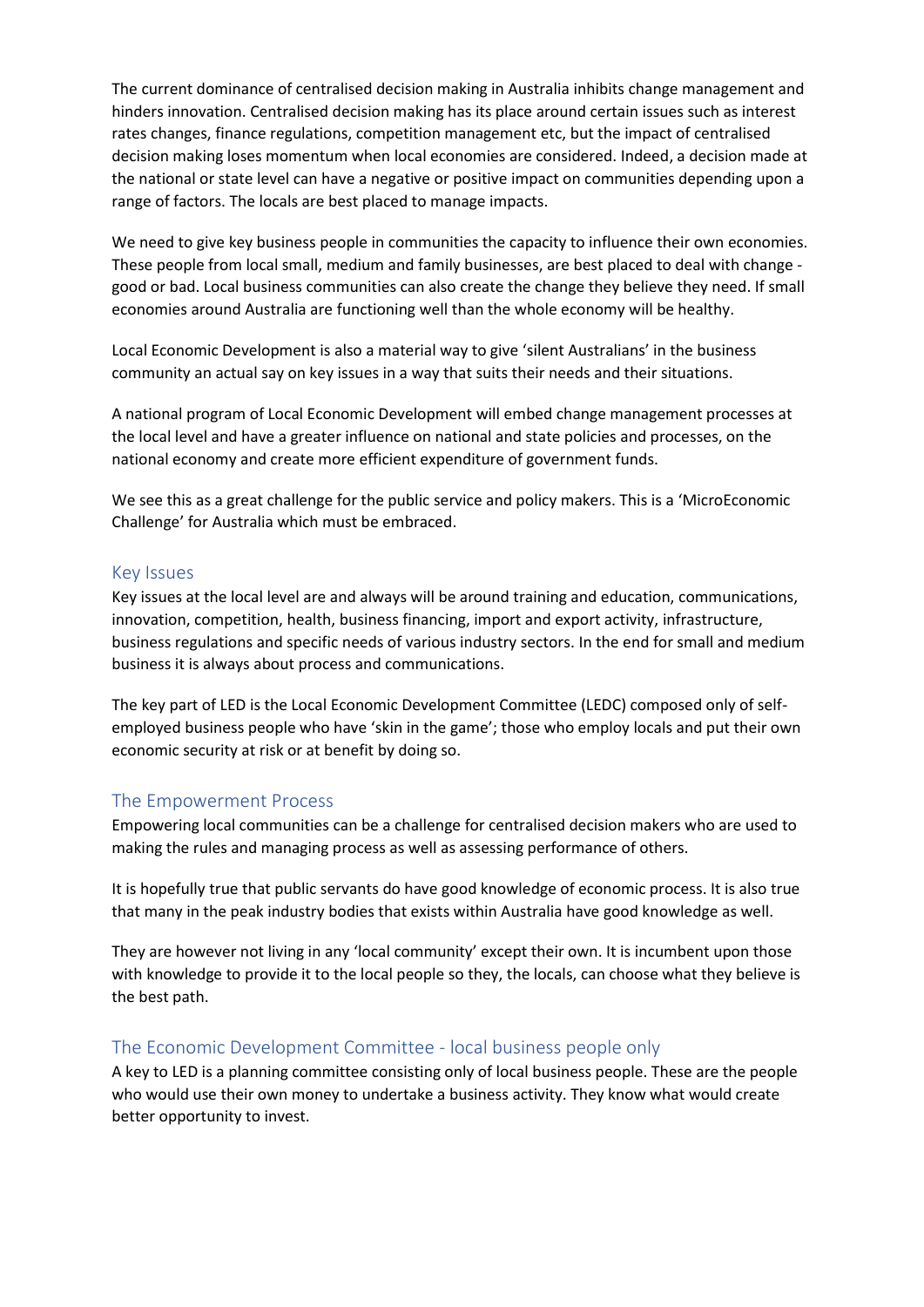This approach does not dismiss the capacity of others in the business community such as local managers of corporate stores and national businesses. It does however ensure that local issues are paramount.

This approach does not dismiss the skills, knowledge and capacity of local service providers such as TAFE, RTOs, employment services, the welfare sector and local government; these groups will still be consulted and included as needed. History shows that where government or service provider representatives are on local economic development committees and boards, that they tend to take over - not through deliberate intent but by their better capacity to 'turn up' - and the fact that being on the committee will be seen as part of their job. For local employers their job will always be the business, their passion will be the community.

To ensure the committee functions effectively and to develop plans and processes based upon the decision of the committee the LEDC would have a secretariat consisting of at least an executive officer and likely with one support worker.

#### The role of the Executive Officer.

The Executive Officer for an LEDC would manage the administration for the committee, develop strategic plans based upon committee instructions, gather information needed to develop plans and, based upon the plan, seek funding from federal, state and local governments as well as from the private sector. The support of the Executive Officers from the relevant agencies is an important part of the process.

#### The role of public servants – the program managers.

Public servants in Australia are in the main highly skilled and dedicated. They are excellent project and contract managers. Policy makers within the public service can at times be dismissive of those who question their ideology or their policies.

Empowering local business communities will need a change in the mindset of the policy makers. They need to re-learn this process where Australia once led the world – giving the SME business community a real say in economic management. Not by lecturing but by providing information; challenging where necessary; ensuring accountability; allowing for learning through experience; and accepting that there are times when others know better.

Policy makers can still influence activities by new programs to meet the needs of community and the national economy as well as through encouragement and information.

#### The role of politicians

Politicians are at their best in their local communities, the places in which they are elected. For LED we need to ensure that 'local politics' do not get in the way but are a positive influence. Decisions on local funding and any approval process needs to be remote from local party politics and, if possible, will be delegated to an agency. Governments would of course approve overall national budgets and probably budgets at the deemed 'local level'. But the actual approval of individual projects should rest with agencies.

The politicians are then able to fight for more funds for their community and distance themselves from the project approval process (perhaps in cases begrudgingly) and allow themselves to become better enablers of empowerment and change management.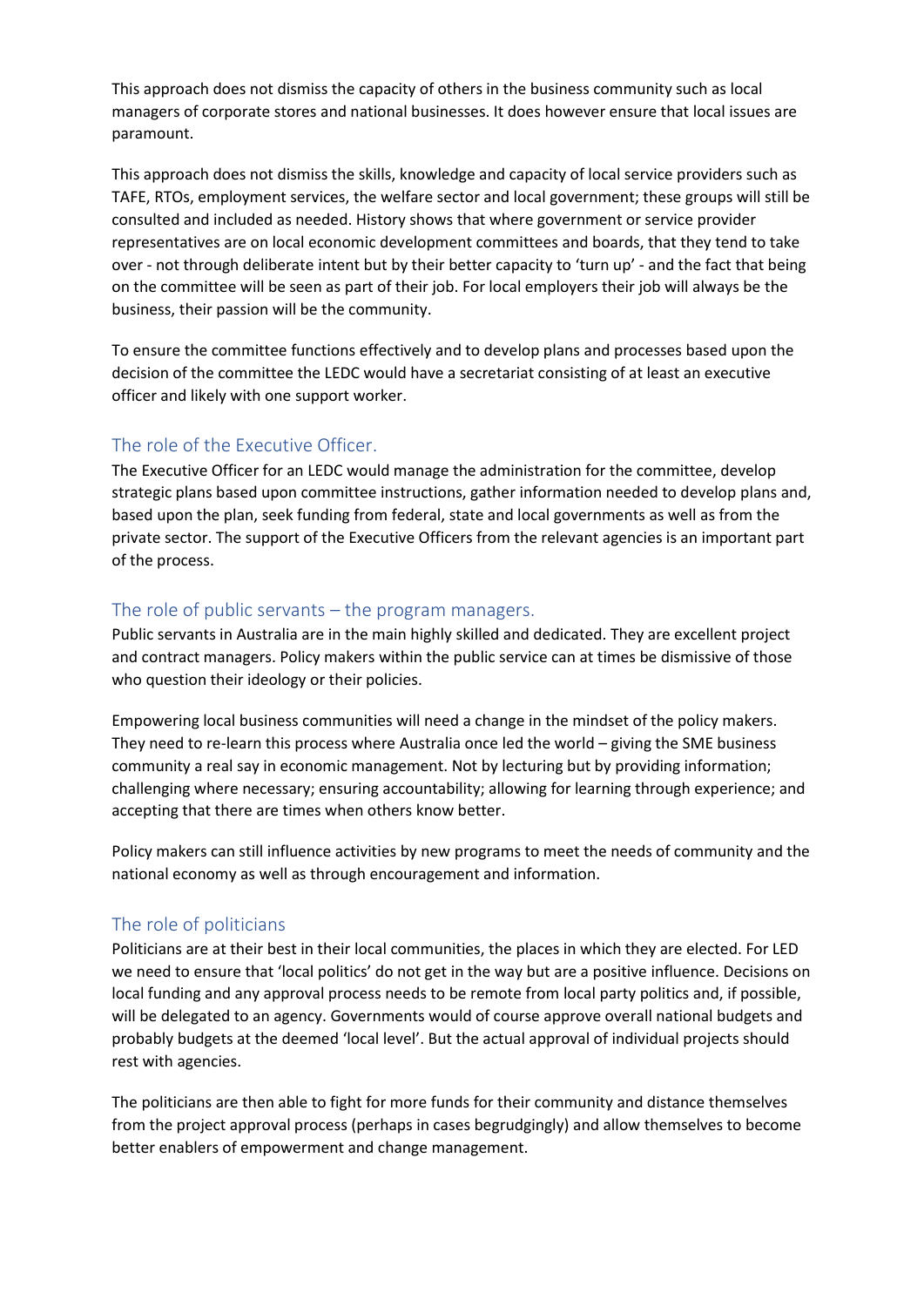#### The role of big business

There are currently examples of big business, mining companies in particular, who already enable similar activities in areas where they have interests. A national program of LED will provide a way to better support communities in change while enhancing their reputations for community engagement.

Where change is occurring that effects large enterprises, such as the profound changes embracing the power production industry, there can be a strong linkage between enterprise restructuring activities, or closure, and the local business community, training providers, the welfare sector and other key parts of a community.

#### History of LED in Australia

In the last recession Australia had developed a large network of local economic development committees. The communities where these committees existed had a lot of say in their economies. Over time the centralised program secretariats, often on advice from ministers, took over the decision making from the local committees. At one stage Australia had some 75 Area Consultative Committees spread across the nation who were tasked with developing responses for their communities.

Frustration was rife among these committees as they seemed to be hitting a brick wall in Canberra when it came to approvals and sourcing funds. Why this happened can be explained by the response of the person who, at that time, headed up the Canberra based secretariat – "The trouble with the ACCs is that that do not do what they are told". The fact that one person based in Canberra believed that some 750 business leaders around Australia needed to be lectured and told what to do shows that centralised thinking and arrogance had removed business communities from the world of influence.

The employment problem that now faces us will be resolved by a partnership between governments and communities, not by a handful of centralised decision makers.

Please contact Peter Strong on 0433 644 097 or [ceo@cosboa.org.au](mailto:ceo@cosboa.org.au) for further information.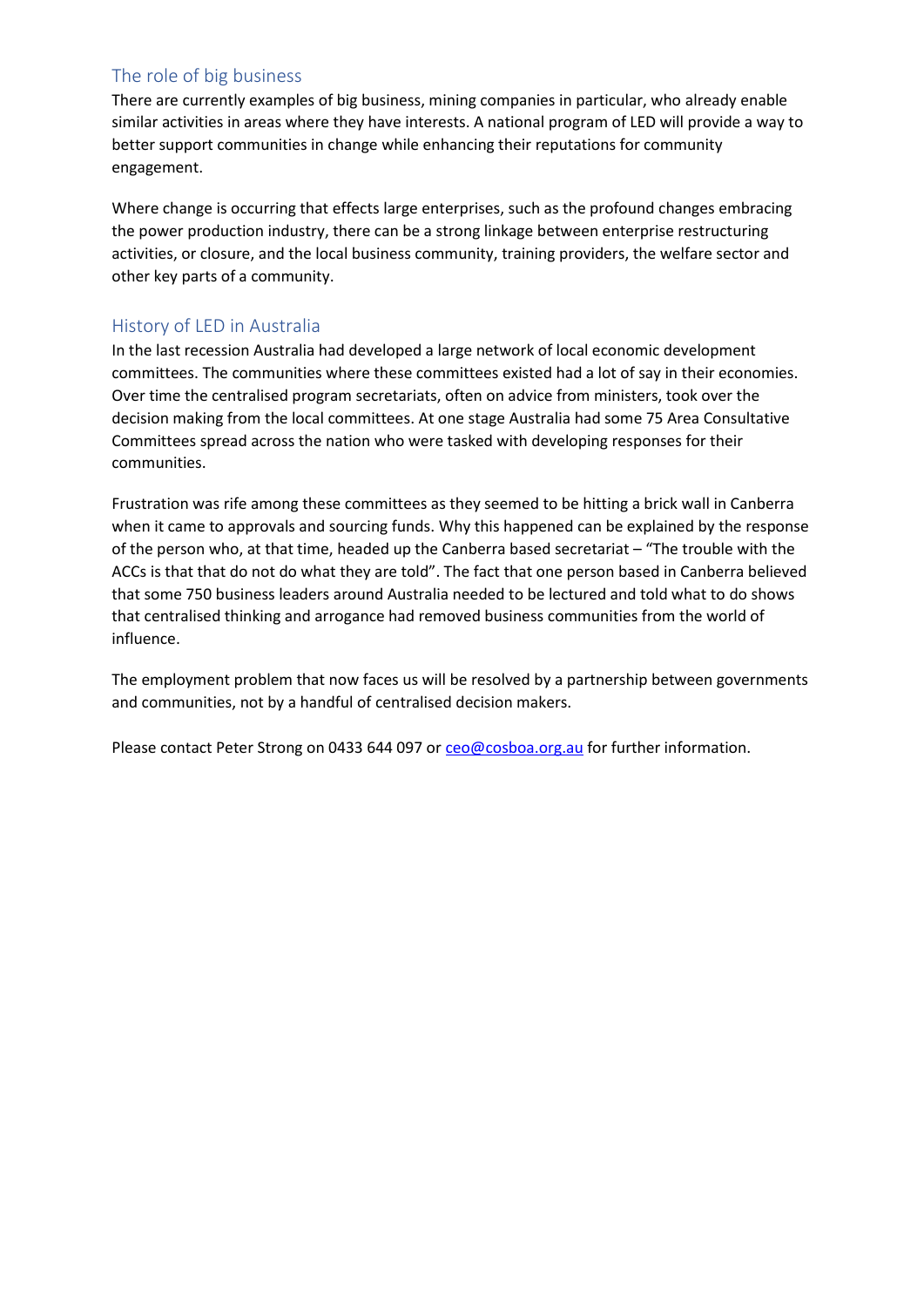

# **Local Economic Development**

# *Empowering Small Business to strengthen local economies*

## **Contents**

| Purpose                                                                                                | Page 2  |
|--------------------------------------------------------------------------------------------------------|---------|
| What is Local Economic Development?                                                                    | Page 2  |
| What is small business and why is it important to the economy?                                         | Page 2  |
| Local economic development and small business                                                          | Page 3  |
| Economic development in Australia - A chequered history                                                | Page 4  |
| Decentralisation                                                                                       | Page 4  |
| <b>Business attraction</b>                                                                             | Page 5  |
| Industry clusters                                                                                      | Page 5  |
| <b>Business incubation</b>                                                                             | Page 7  |
| Support for local entrepreneurs /<br>Business growth programs                                          | Page 7  |
| Enabling infrastructure                                                                                | Page 10 |
| Government procurement                                                                                 | Page 10 |
| How can government better engage small business in local<br>economic development? Operating Principles | Page 11 |
| Existing local structures relating to small business and economic<br>development                       | Page 13 |
| A possible new framework for Local Economic Development                                                | Page 13 |
| Local Economic Development Committee                                                                   | Page 14 |
| <b>Stronger Business Program</b>                                                                       | Page 14 |
| Economic Development Business Network - Framework model                                                | Page 16 |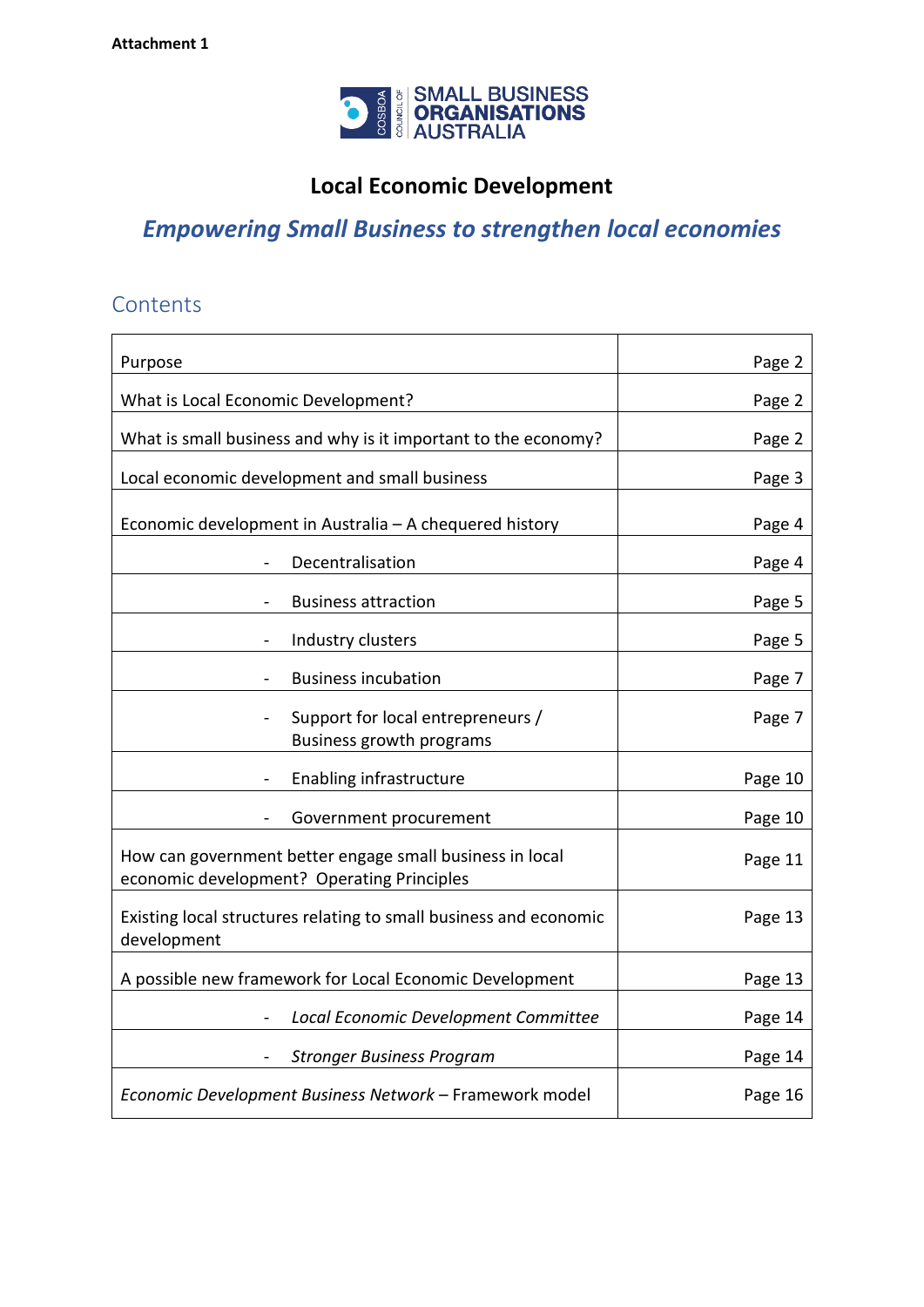#### **Local Economic Development**

#### *Empowering Small Business to strengthen local economies*

#### Purpose

The purpose of this paper is to outline the importance of fostering strong local economies, and to articulate the link between a thriving small business sector and a healthy economy. The paper suggests a possible strategy for engaging small businesses directly in local economic development.

### What is local economic development (LED)?

Local economic development (LED) is a practical approach to sustainable economic development that aims to strengthen economies at local and regional levels; ultimately having a positive impact on the national economy. LED strategies are markedly different to the macroeconomic frameworks that governments are usually concerned with.

LED is an approach to economic development which encourages local people, including local businesses, to work together to achieve sustainable economic growth. This brings economic benefits and improved quality of life for all residents in the local area and contributes to the health of the national economy.

*Who makes local economic development happen? In a market economy, the engines of economic development are primarily private businesses that create wealth and jobs. But the private sector cannot succeed without favorable business conditions in which to thrive and grow. Local governments and other public sector actors have a major role to play in helping to establish and maintain those favorable business conditions so that firms in the city's region can compete successfully with firms from other regions.* (Thomas C. England [https://www.meandahq.com/why-is-local-economic](https://www.meandahq.com/why-is-local-economic-development-led-key-to-sustainable-development/)[development-led-key-to-sustainable-development/\)](https://www.meandahq.com/why-is-local-economic-development-led-key-to-sustainable-development/)

#### What is small business and why is it important to the economy?

There are several 'official' definitions of small business in Australia.

The Australian Taxation Office defines a small business as a sole trader, partnership, company or trust that has an aggregated annual turnover less than \$10 million.

The Australian Bureau of Statistics (ABS) on the other hand, uses a different definition which is the number of persons employed:

- **-** a micro-business employs between 0-4 persons
- **-** a small business, between 5-19 persons
- **-** a medium business, between 20 and 199 persons; and
- **-** a large business employing 200 or more persons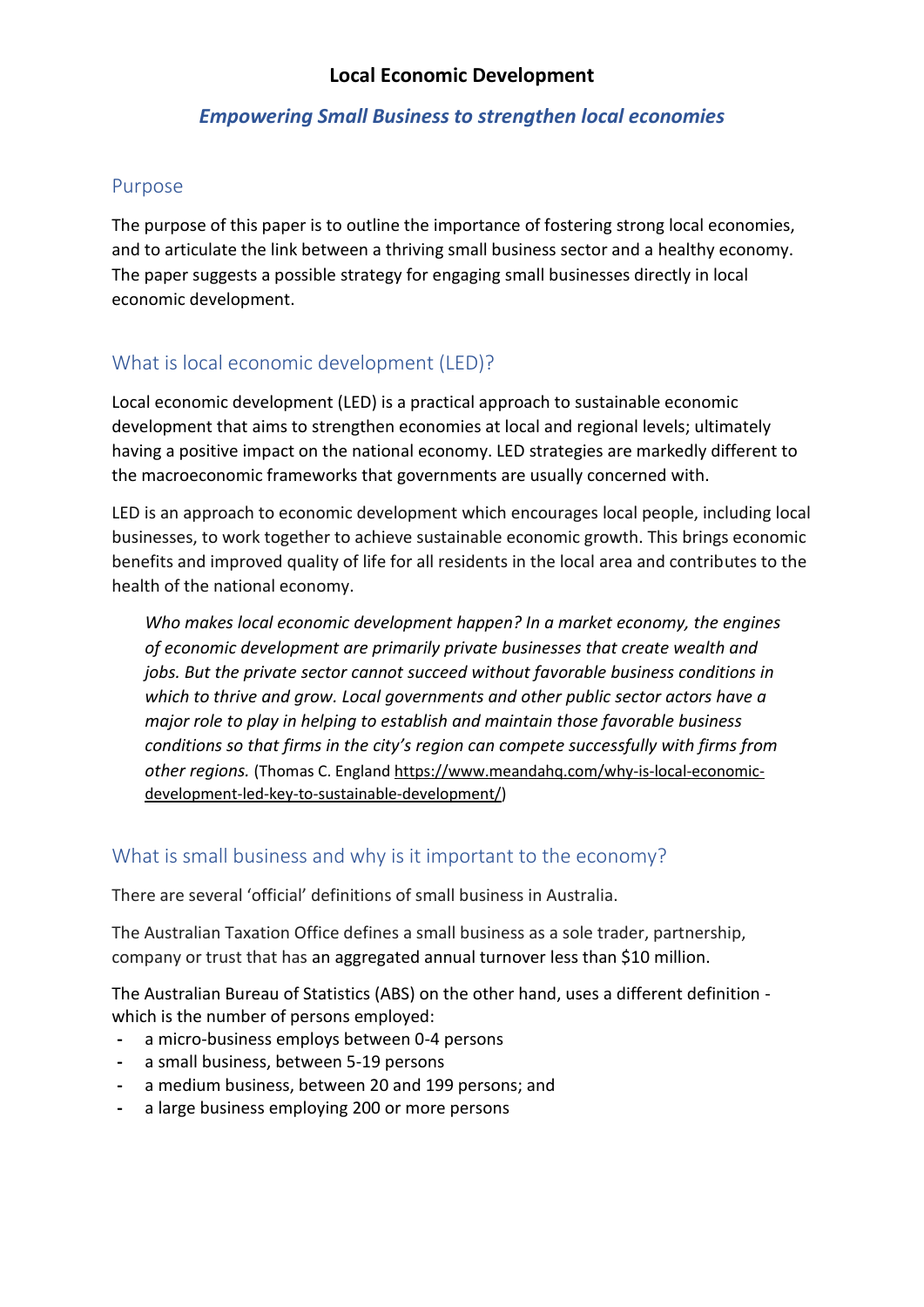The Australian Securities and Investments Commission (ASIC) which administers the *Corporations Act 2001*, defines a 'small proprietary company' as an entity that satisfies at least two of the following criteria:

- **-** an annual revenue of less than \$50 million
- **-** less than 100 employees at the end of the financial year, and/or

**-** consolidated gross assets of less than \$25 million at the end of the financial year.

Arguably, these varying, sometimes contradictory definitions are indicative of the lack of deep understanding of the small business sector among responsible government agencies.

Data at a national level reveal the important role small businesses play in the economy.

- In June 2018 just under 5 million people worked for small businesses which was *equivalent to 44 per cent of all people employed in selected industries in the private sector.*
- Small businesses accounted for 34 per cent of Industry Value Added (IVA) and 29 per *cent of all wages and salaries paid in selected industries of the private sector in 2017-18.*
- *Employment growth in small businesses accounted for just under 60 per cent of total employment growth in the private sector between June 2013 and June 2018*  (Geoff Gilfillan, Parliamentary Library, January 2020).

### Local economic development and small business

If Australia's economy is to prosper it will be to a significant extent because small businesses are thriving. But if small business sector is important to the national economy, how much more important is it in regional areas? Small businesses do the heavy lifting in many regional economies.

Australia's regions are economically diverse. Some regions have large enterprises or institutions which are drivers of economic activity (e.g. Nestlé in Gympie, SMEC in Cooma, SPC Ardmona in Shepparton, Defence bases in several regional locations, and numerous mining communities).

However, the presence of these large employers in regional communities is becoming less common as industry and government restructuring occurs. The closure of manufacturing, and food and dairy processing enterprises (and even some mines) has become a common story in recent years.

There are great disparities in the economic makeup of regional centres (Collits, P. 2000, *Small Town Decline and Survival: Trends, Success Factors and Policy Issues*,

[http://www.regional.org.au/au/countrytowns/global/collits.htm\)](http://www.regional.org.au/au/countrytowns/global/collits.htm). Reliance on local small businesses has increased in towns that have lost population and where larger enterprises have closed. As economic shocks, such as bushfires in 2019-2020 and the COVID-19 pandemic, inflict damage on small businesses, the viability of regional economies can be seriously threatened.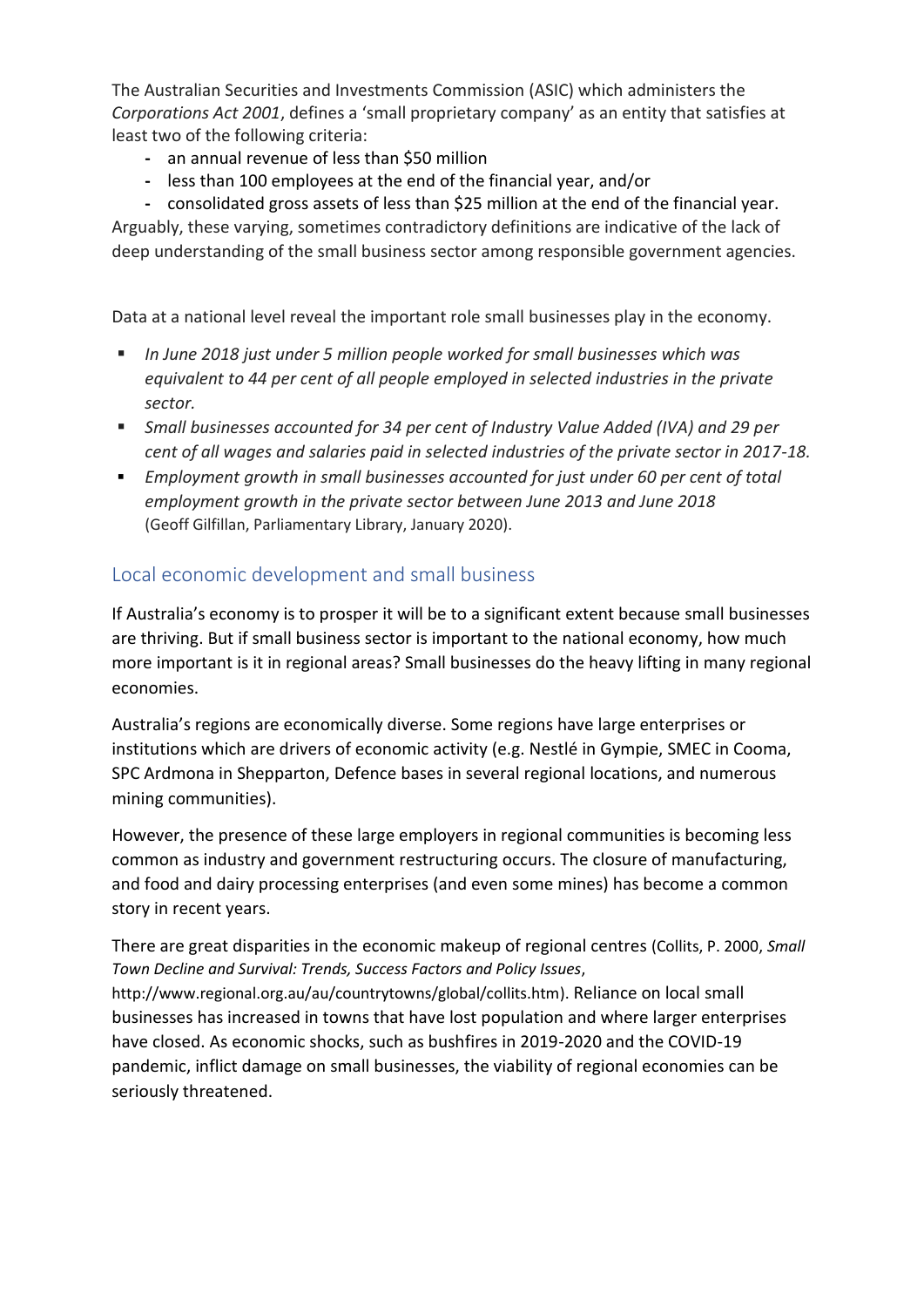### Economic development in Australia – A chequered history

How have Australian governments performed in terms of creating nationally coordinated, coherent, long-lasting economic development policies and programs?

Australia governments have struggled to maintain a consistent approach to the challenge of fostering economic development in regional areas.

Ideas have come and gone. From time to time government policy makers have been attracted to particular trends in economic development strategy. Design and implementation have sometimes been rushed and outcomes have often been less than desired. In some instances, strategies have been dropped before being given a chance to fully develop.

At various times Australian policy makers have sought to emulate strategies adopted in Europe, the UK and USA. However, strategies that work in densely populated, geographically compact European nations, or countries with massive domestic markets such as the USA, are not necessarily effective in Australia.

European and US governments take a much longer-term view of economic development strategy, often allowing decades for strategies to come to fruition. For example, the US *Small Business Development Centre* (SBDC) network has been operating consistently since 1979, despite numerous changes of administration.

Some of the more common strategies used to grow regional economies include:

#### *Decentralisation*

Decentralisation will occur naturally if a regional economy is functioning well and has strengths that offer significant market opportunities to industry. However, from time to time Australian governments have perceived that a form of market failure has occurred as the populations of rural cities and towns have shrunk and the capital cities have burgeoned.

Decentralisation policy in Australia has a mixed reputation. Over several decades Australian governments have experimented with decentralisation policy and programs. The most prominent set of decentralisation policies in Australia was that initiated by the Whitlam government during the period 1972-1975. As late as 2017 the Australian Government adopted a Decentralisation Agenda.

However, the current view of decentralisation is focused almost entirely on the relocation of capital city-based *government* agencies to regional centres. To say the least, this is an incomplete representation of decentralisation strategy. The controversial relocation of government agencies has had very limited success and does not address the need for longterm private sector investment. While regional cities such as Albury-Wodonga and Bendigo have benefited from past decentralisation investment, there are few, if any, recent success stories. Successful decentralisation of major industry and government agencies from capital cities to regional centres requires large government inputs over many years.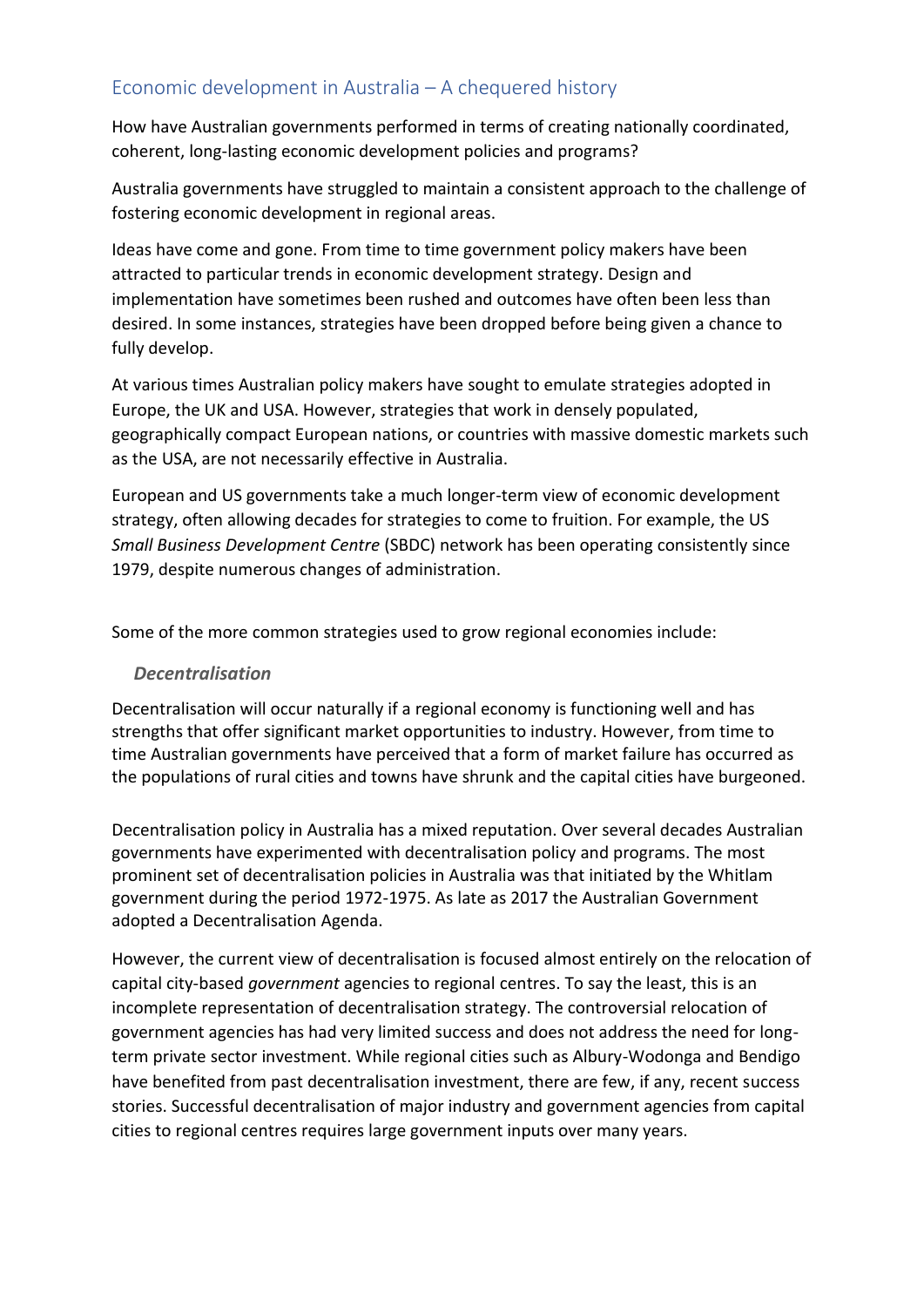Major infrastructure projects can be used to drive decentralisation. Government infrastructure initiatives such as Snowy 2.0, the Inland Rail project and the recently announced \$270 million increase in defence procurement, provide opportunities to attract private sector investment to regional centres. A successful tenderer can be encouraged to develop a long-lasting presence in centres such as Cooma, Jindabyne, Townsville, Darwin, Wagga Wagga and Albury-Wodonga.

#### *Business attraction*

Business attraction could be characterised as a limited, localised attempt to encourage decentralisation. Sometimes referred to by critics as 'smokestack chasing', this approach has traditionally used by many local government organisations, often supported by State government programs. Councils (even very small ones) build industrial estates and then undertake promotional campaigns in the hope of attracting businesses to re-locate. There is little evidence that Business Attraction strategies have been successful in regional Australia. Certainly, there are examples of small/medium firms relocating to regional centres, but this can often be an exercise in economic cannibalism, with one LGA enticing a business to relocate from another LGA.

As a broad generalisation, successful, well managed larger enterprises will only locate in regional and rural centres if there is a logical (market or supply chain) reason to do so. This market-led investment in regional areas is much more likely to be sustainable than investment driven by a government program. This can be seen in the Riverland in South Australia with major investments by Treasury Wine Estates and Almondco.

### *Industry Clusters*

Fostering the development of industry clusters is a well-trodden path in Europe and North America and has been highly successful in places such as Silicon Valley, Seattle, Milan, Stuttgart and many other places in Europe, North America and Japan.

True industry clusters are much more than supply chain agglomerations. They are regional concentrations of businesses in related industries (including competitors) that benefit from a critical mass of research, technology, skills and support services. A successful cluster not only brings together industrial capacity and infrastructure but creates the conditions for a convergence of skilled people, who exchange ideas and techniques.

Australian government policy makers tend to be quite sceptical about cluster development. A common perception is that cluster development strategy in Australia has failed. However, policy makers in Australia have rarely understood the need to create a *uniquely Australian form* of industry cluster. Cluster development programs in Australia have usually been short lived and inconsistent.

Australia does not have the same framework conditions that led to the formation of clusters in USA, Europe and parts of Asia. Australia does not have a long history of geographical concentration of industry specialisations.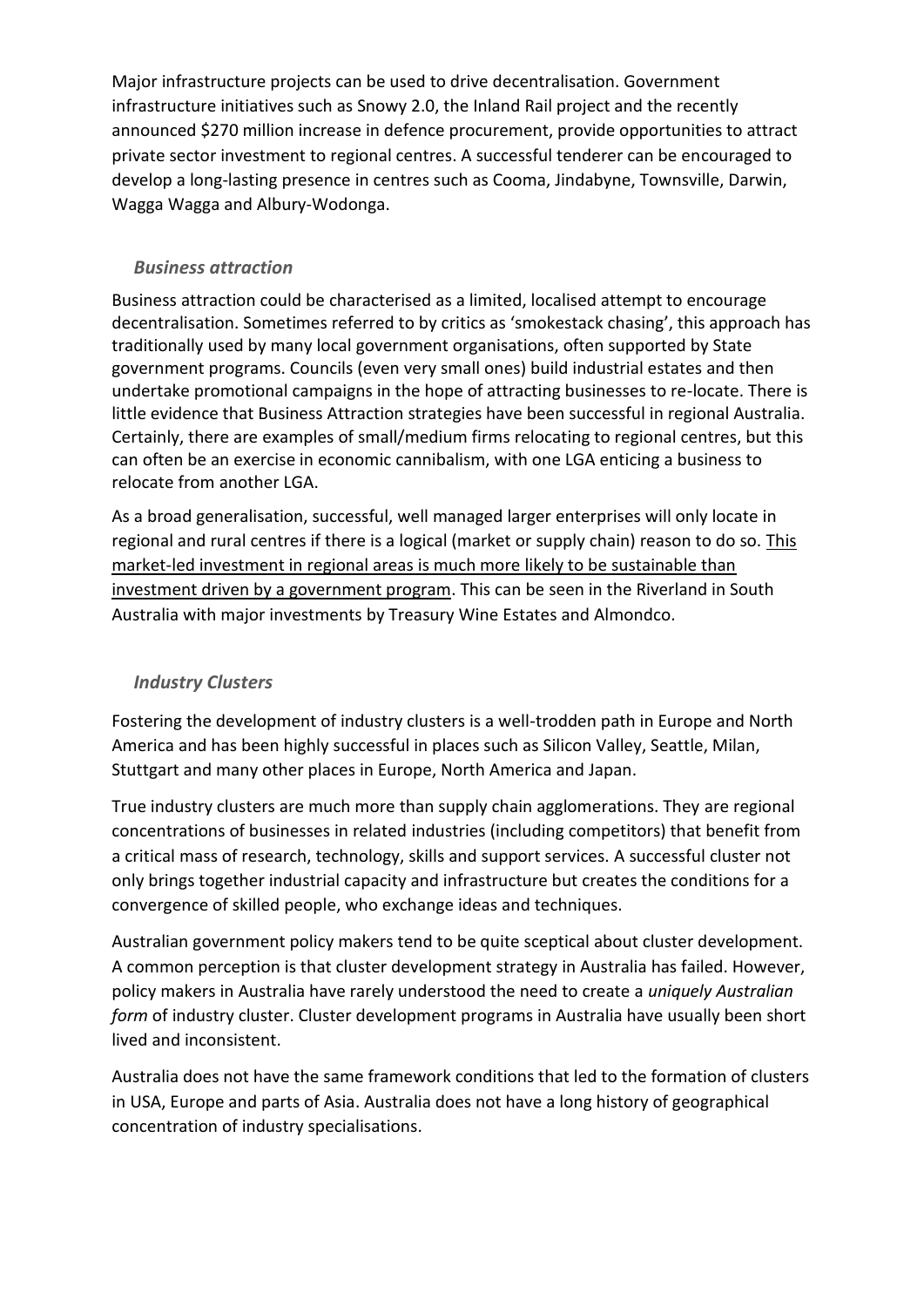Some observers argue that industrial clusters *'….cannot be created, they emerge'* (Gilmore, R. 2013, *Smart Companies, Smart Regions – The Innovation Challenge for Regional Business,* in Regional Advantage and Innovation, Physica-Verlag). However, as signs emerge of innovative businesses developing in geographic concentrations, government can play an effective role in encouraging and resourcing innovation.

Close research and knowledge-sharing collaborations between universities and industry is an important factor in the successful development of modern industry clusters (Stimson, R.J. Stough, R.R. Roberts, B.H. 2006, Regional Economic Development – Analysis and Planning Strategy, Springer). Compared to the USA, the policy drivers for Australian universities do not motivate them to innovate in an entrepreneurial way, or to collaborate closely with small business. For example, Stanford University in California has played a massive role in the creation of Silicon Valley. In its relationship with business Stanford has operated in very different ways to any Australian university.

Advanced industry clusters utilise *technology transfer* between universities and businesses to provide competitive advantage to businesses in the cluster. This strategy has been less effective in Australia than in countries such as the USA and Germany.

Historically, Australian universities and local industries have been less likely to collaborate than in many other developed countries (NSW Business Chamber, 2014, *Industry Research Collaboration – Insights Paper* [http://www.businesschamber.com.au/NSWBC/media/Forms/NSWBC-](http://www.businesschamber.com.au/NSWBC/media/Forms/NSWBC-Industry-Research-Collaboration-Insights-Paper.pdf)[Industry-Research-Collaboration-Insights-Paper.pdf\)](http://www.businesschamber.com.au/NSWBC/media/Forms/NSWBC-Industry-Research-Collaboration-Insights-Paper.pdf). The Australian system still primarily rewards academics and researchers who publish in peer-reviewed journals rather than those who work collaboratively with businesses.

Clusters in Australia are most likely to build gradually, originating with small local industry/business networks in related industries. The characteristics of the wine industry provide an example of an industry cluster successfully forming in Australia:

- Geographic industry concentration (driven by market logic)
- High levels of specialised skill and knowledge
- Technological innovation
- Research and university collaboration
- Access to large markets beyond the location of the businesses.

The thoroughbred horse racing industry in the Hunter Valley is another example of an industry cluster supported by technology and research intensity. Arguably, the financial services and financial technology (fintech) industries in Sydney and Melbourne are also examples.

These concentrations of global industry excellence are important examples of the potential importance of industry clusters to the Australian economy.

*Because of the small average size of Australian businesses, it is likely that an emerging industry cluster will have a mix of different sized businesses and will include many small businesses that provide specialist skills and knowledge.*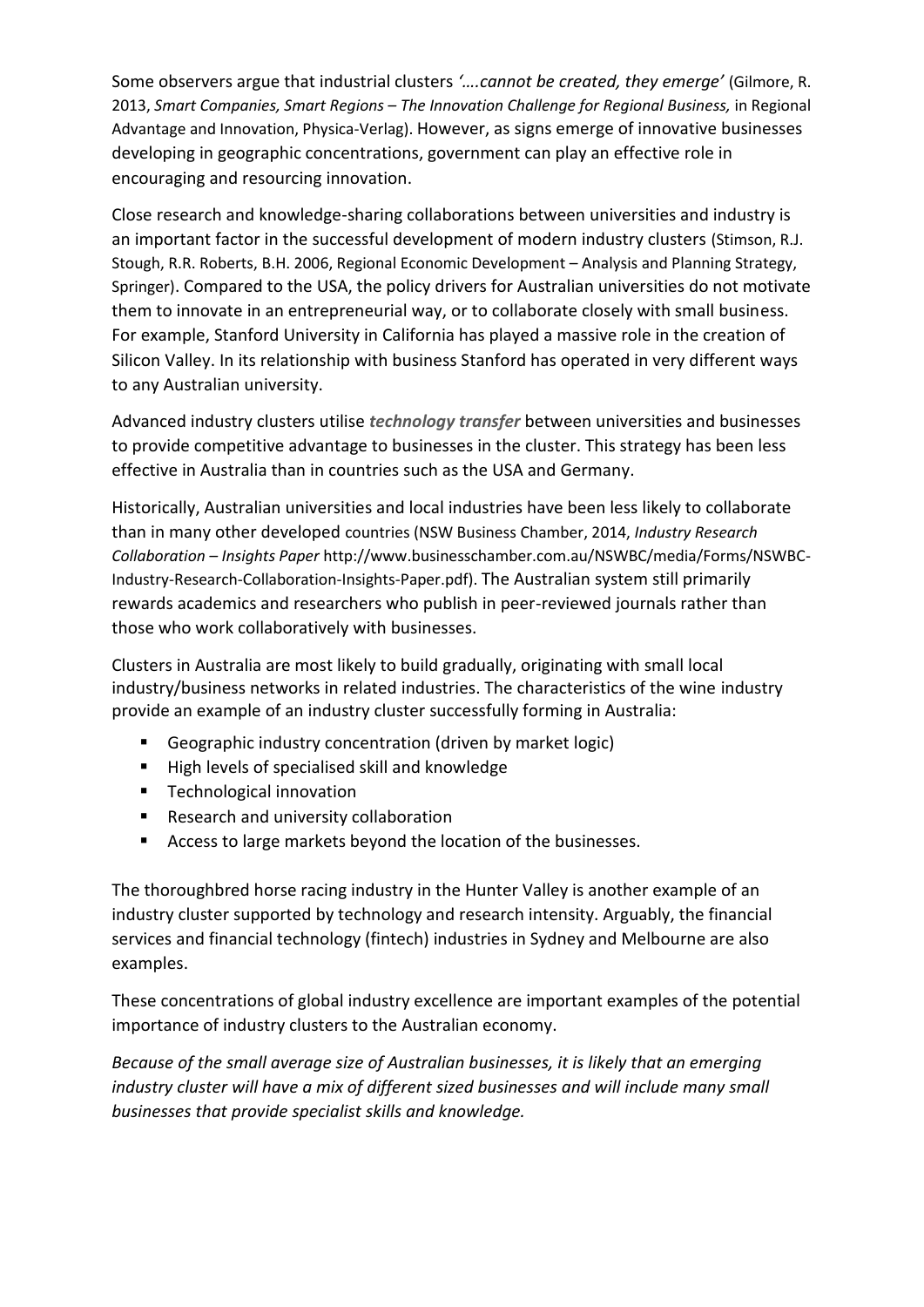#### *Business incubation*

Traditionally, business incubators are organisations that provide workspaces for new and start-up enterprises, and assist founders to develop their businesses by providing services such as management coaching, information exchange market evaluation, planning and product/service launches.

Even though business incubation is normally applied to start-ups, it can be used to support existing small and medium enterprises that are developing innovative new business spin-offs.

Modern incubators can be research-led, entrepreneur-led and investor-led. In Australia incubators receiving seed funding from government are the norm, although this initial, base-level funding is now usually complemented with private sector sponsorship. The Commonwealth Government currently offers funding under the Incubator Support program.

Universities are increasingly involved in business incubation.

Compared to incubators in the USA, Australian incubators are hampered by much lower access to 'angel' and venture capital. The Commonwealth Government has attempted to remedy this situation by creating programs including the *Australian Venture Capital Fund of Funds* (AFOF) and *Early Stage Venture Capital Limited Partnerships* (ESVCLPs).

Sophisticated incubators and accelerators such as *Cicada Innovations* (Eveleigh, Sydney), *iAccelerate* (Wollongong) and the *Griffin Accelerator* (Canberra) form relationships with angel investors and venture capital organisations. These incubators also have close partnerships with universities. This combination of factors appears to deliver the best outcomes.

#### *Support for local entrepreneurs / Business growth programs*

These are programs that tap into the dynamism of entrepreneurs in small and medium business. If growth-oriented local businesses can be helped to succeed, then the local economy will also prosper.

The success of one or two high-growth businesses in a regional town can make a massive difference to local prosperity and employment. An example is the online clothing store *Birdsnest* which was a start-up business in the early 2000s and now employs 140 people at its headquarters in Cooma.

Of course, entrepreneurs like *Birdsnest* founder Jane Cay, will succeed or fail on their own initiative and on the resources they can muster. However, many small businesses fail as they attempt to start, innovate or grow (Fels, E. *Dangers of Rapid Business Growth and What to Do About Them*, January 2020 [https://www.businessknowhow.com/money/rapidgrowth.htm\)](https://www.businessknowhow.com/money/rapidgrowth.htm).

An important function of programs that support entrepreneurs is to provide advice and information during growth and change, to help improve the success rate.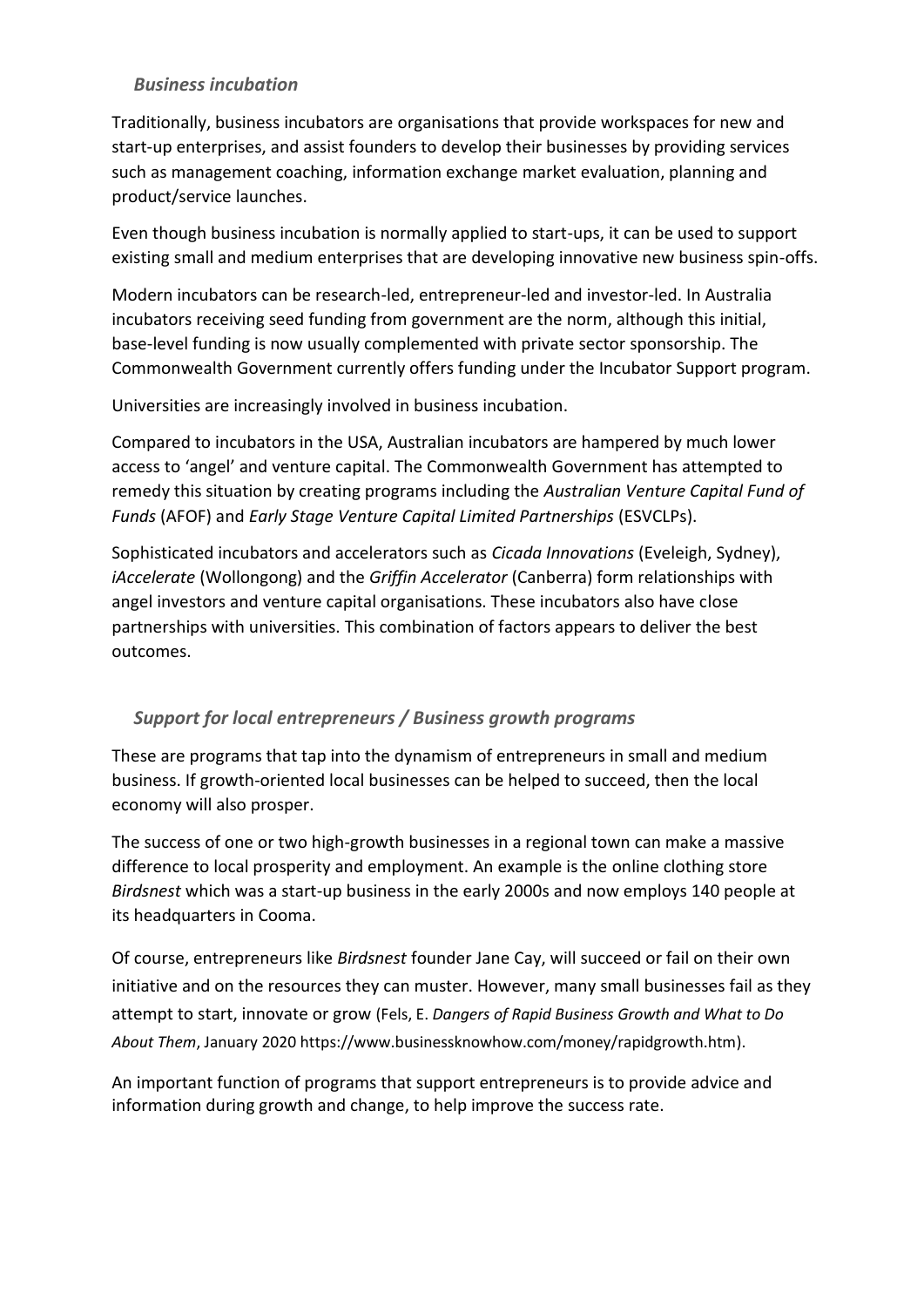There is a history of government *and* non-government involvement in business growth strategy. All three levels of government in Australia have involved themselves in entrepreneur support from time to time.

Over many years Australian Governments have delivered programs that have offered assistance to established, growth-oriented businesses. Examples of such initiatives were the *Australian Industry Productivity Centres* (AIPC) launched in 2007 which (in 2009) grew into *Enterprise Connect* which, in turn morphed into the current *Entrepreneurs Programme*.

The great strength of Enterprise Connect (EC) was the private sector input into program design, and the genuine freedom that the Business Advisers (drawn from the private sector) had to work alongside business owners. As EC evolved into the Entrepreneurs Programme, Departmental staff exercised much greater control over design and delivery. Arguably this has made the Programme more bureaucratic.

A research paper evaluated Enterprise Connect (EC) as a highly effective program:

*"….results show that firms that received a Business Review and a grant from the EC program performed better in terms of growth in turnover, employment and capital expenditure, as well as higher rates of survival compared to similar non-participating firms. However, the size and direction of impacts differ across cohorts and industries."* (Department of Industry, Science, Energy and Resources, Staff Research Paper, 1/2019 [https://www.industry.gov.au/data](https://www.industry.gov.au/data-and-publications/business-performance-of-enterprise-connect-participants)[and-publications/business-performance-of-enterprise-connect-participants\)](https://www.industry.gov.au/data-and-publications/business-performance-of-enterprise-connect-participants)

An interesting component of Enterprise Connect was the Innovative Regions Centre (IRC) which employed specialist Innovation Facilitators in regional locations. The task of the Facilitators was to partner with regional business communities and universities to generate innovative approaches to business growth and economic development.

The IRC had begun to achieve exciting results with business communities in places such as Northern Tasmania, Illawarra, Geelong and NSW Central Coast. Unfortunately, a change of leadership in the Department of Industry in 2015 resulted in a dramatic change in direction for the IRC and a loss of the original vision. The IRC ended in 2015, being converted to a supply chain analysis team.

The essential problem with all government-run business growth programs is that they typically become a 'one-size-fits-all' offering. When designing a new program, Government often undertakes initial consultation with a select group of industry representatives. However, the future development of program elements quickly becomes the domain of departmental staff and policy teams.

Ultimately, local business communities have no input into the nature of the program being delivered in their locality. Past examples of this dilemma have included the Small Business Field Officer program, Enterprise Connect and the Entrepreneurs Programme. This is an inherent structural challenge which cannot be resolved without the planned inclusion of local small businesses in decision-making.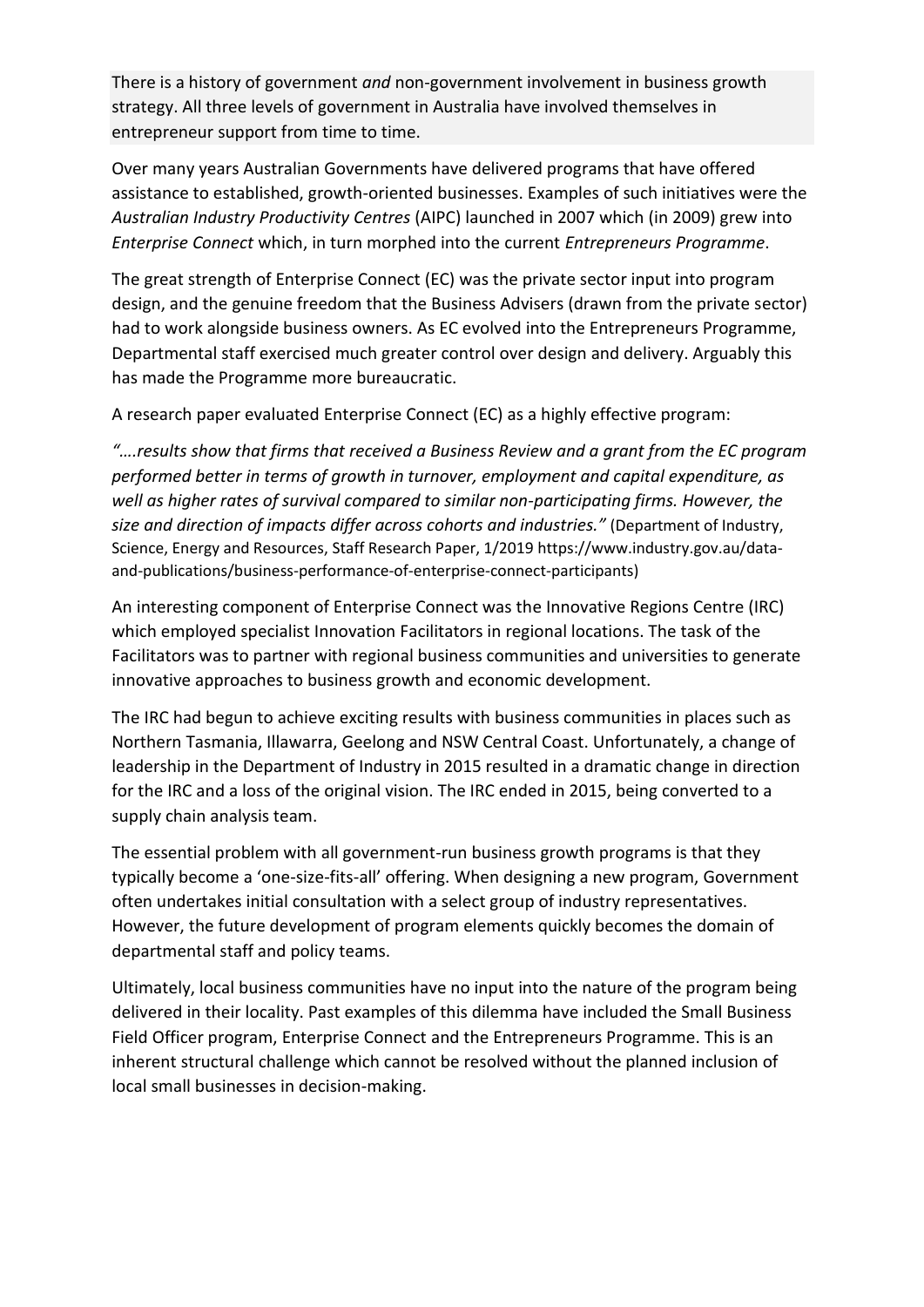*Non*-government entrepreneur support strategies in Australia and elsewhere are often based on the fundamental principle that business communities and individual business owners must be empowered to generate the type of growth that meets their needs.

Two notable examples of non-government strategies are:

- *Enterprise Facilitation* (Ernesto Sirolli, Sirolli Institute)
- *Economic Gardening* (Chris Gibbons, Colorado)

*Enterprise Facilitation* trains local facilitators who provide free support to local entrepreneurs. Because the Enterprise Facilitators are members of the community they are able to commit to long-term involvement with local businesses.

The intent is to foster sustainable development and a culture of entrepreneurship that becomes a long-term characteristic of the community. Local projects are established which offer simple management coaching services to encourage entrepreneurs to form management teams that are competent in product, marketing and finance.

Enterprise Facilitation teams partner with motivated community leaders to pool their knowledge and networks to assist local entrepreneurs build their teams and bring their business ideas to fruition.

Enterprise Facilitation can only be delivered by the Sirolli Institute, which has registered ownership of the brand.

*Economic Gardening* focuses on owners of established businesses (beyond the start-up phase) who:

- **-** Possess fundamental management skills to operate viable enterprises
- **-** Have demonstrated a desire to enhance or grow their enterprises
- **-** Can articulate their preferred pathways to business development or growth.

Economic Gardening connects entrepreneurs to resources, encouraging the development of essential infrastructure and providing entrepreneurs with information they need to make sound decisions about the development of their businesses. (Grace, J. 2013, *Building Entrepreneurial Culture in a 'Company Town': Innovative Initiatives in the Illawarra*, in Regional Advantage and Innovation, Physica-Verlag).

A major strength of the strategy is the emphasis it places on market intelligence. It utilises small, skilled teams that work with entrepreneurs to help them make decisions about new business initiatives, based on sound information and analysis. The strategy also emphasises the importance of the smart use of the internet as a path to market.

Australian adaptations of Economic Gardening were developed by Dr Roy Powell and (separately) by John Grace and Jane Robinson. Joanna and Takahiro Kubota have developed additional resources to improve the effectiveness of the program in Australia.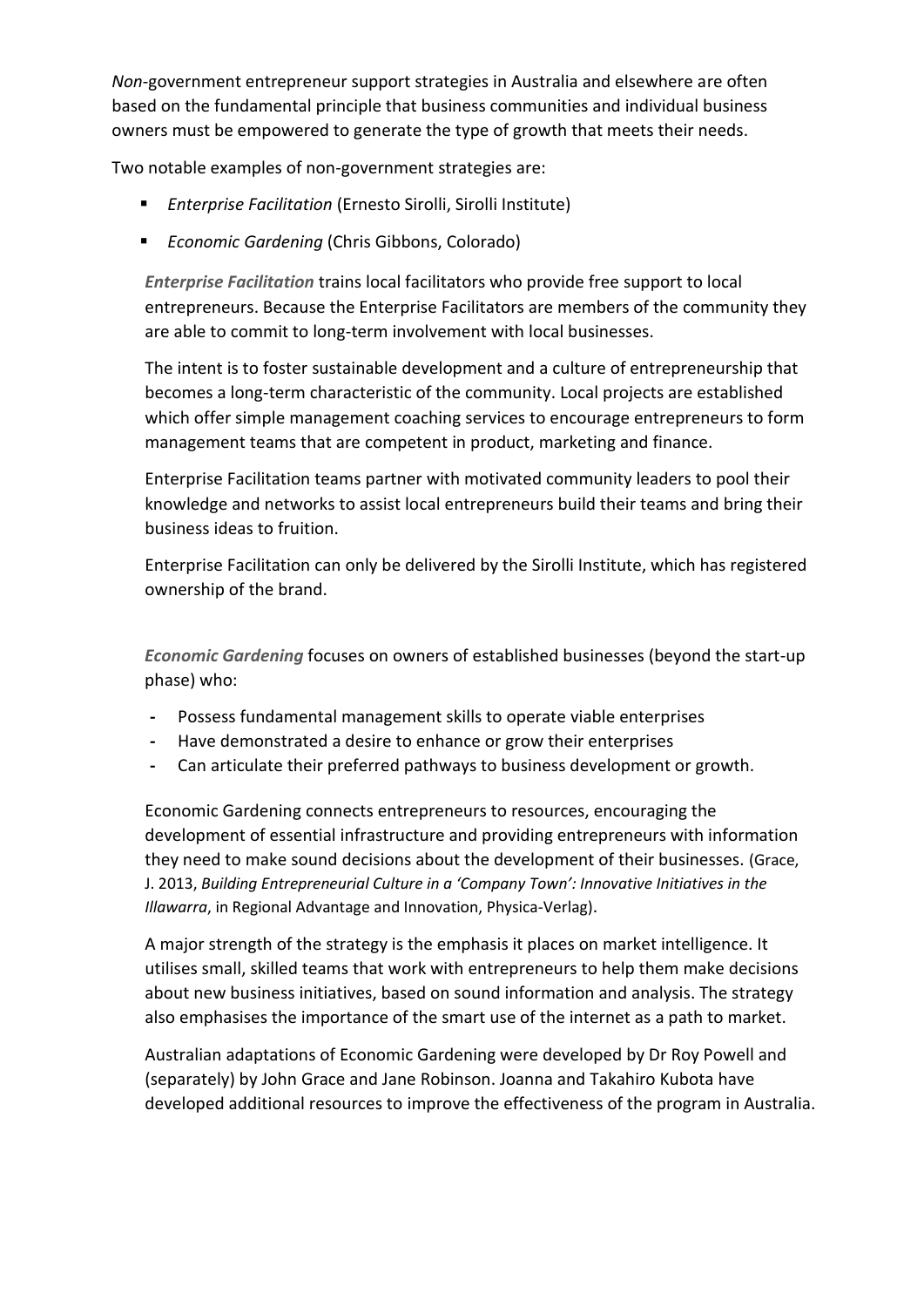Economic Gardening in the USA is under the oversight of the National Center for Economic Gardening; a non-profit organisation funded entirely by the private sector. In Australia the strategy is 'open source'. Local organisations can develop versions that are suitable for local market conditions.

The Australian versions of Economic Gardening (to date) have had a much stronger emphasis on business networking and coaching than the US programs. Funding has been reliant on local councils and short-term grants.

An independent evaluation of the Economic Gardening program in the Illawarra region in 2014 confirmed that the majority of participating businesses experienced increased turnover and profit. A lesser number had increased the size of their workforces.

#### *Enabling infrastructure*

Infrastructure can play a vital role in enabling the development of industry in a region, especially. The Australian Marine Complex in Henderson, Western Australia is an example of how substantial infrastructure investment by government (not just a business park), using market logic, can bring major economic benefits.

Initial State government infrastructure investment in 2002 has ultimately led to the creation of a world-class centre of excellence in manufacturing, fabrication, assembly, maintenance and technology servicing the marine, defence, oil and gas, and resource industry.

Enabling infrastructure can include government and private sector investments that impact positively on industry in a more general sense. It is quite evident that the presence of university, TAFE and hospital campuses in a regional community will, for a range of reasons, have a positive effect on business growth.

Communication infrastructure such as NBN and 5G can support the growth of businesses. The reverse is also the case. If internet connectivity and mobile phone signal is poor, it will have a very negative effect on business, and therefore on the local economy. (Ramsay, B. 2013, *Catalysing Regional Business Development Through High Speed Broadband: Opportunities and Risks*, in Regional Advantage and Innovation, Physica-Verlag)

The more closely targeted the infrastructure is to the support for industry in a specific location, the bigger impact it will have, e.g. the Australian Marine Complex.

#### *Government procurement*

Government procurement represents approximately 12 percent of global GDP. Because governments are such large customers, procurement can be a powerful tool in a nation's approach to economic development. Procurement can be used to stimulate technological innovation in local industry.

Australian governments have been very inconsistent in their approach to promoting the use of Australian small businesses as suppliers for government contracts. The dominant philosophy among Australian policy makers has been to focus on a lowest cost / highest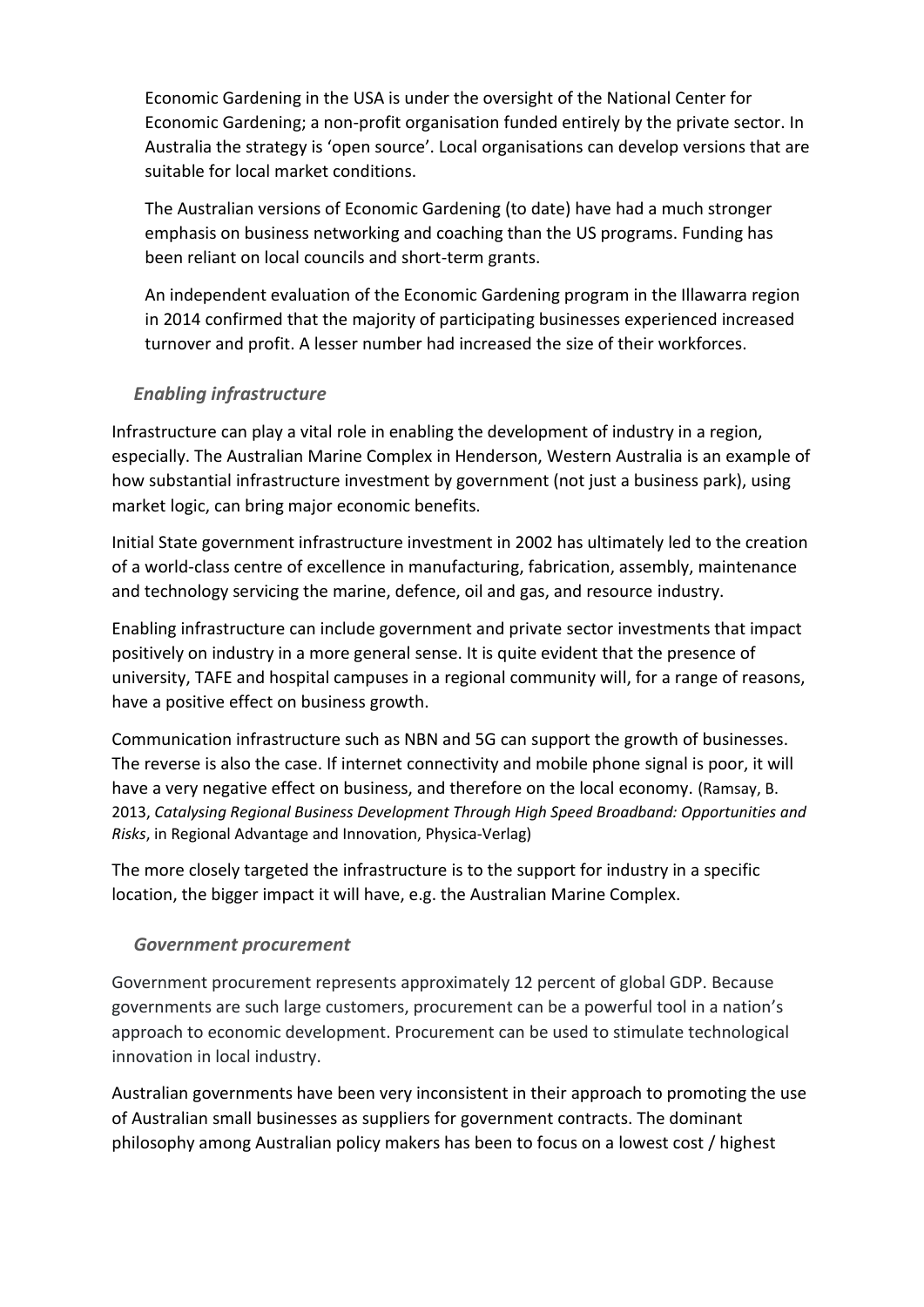efficiency procurement compromise, and to avoid government intervention on behalf of local businesses

By contrast, US federal procurement policy promotes the use of small businesses in both federal prime and subcontracting. The federal government has a goal of directing 23% of prime contracting dollars to small businesses. Large contractors are also required to take efforts to meet subcontracting goals for small businesses.

Small business contracts and subcontracts therefore represent a very substantial portion of the federal procurement market. This has enabled government to partner with domestic industry to develop innovative technologies that are owned by US businesses.

### *Empowering Small Business to strengthen local economies*

#### How can government engage small business in local economic development?

#### *Operating Principles*

If governments wish to harness the potential of regional and local economies - in an effort to rebuild national economic vitality and create real jobs - they must genuinely collaborate with small business communities. This collaboration is most likely to be effective if it operates according to the following principles:

#### **1. Strategic**

Local economic development efforts will work best if they are part of a bigger strategy. Regional business communities are capable of contributing to a major strategic effort if they understand the role they are being asked to play and are part of the decisionmaking process for their local economy. Governments can play an important coordinating role and are key partners in communicating the strategy.

#### **2. Flexible**

The 'one size fits all' approach that characterises most centralised economic development programs is not appropriate for local economic development. Every local economy is different. Even during a *national* economic crisis, many of the barriers and opportunities relating to economic recovery and growth will be different from region to region. To effectively play the role only business can perform in economic recovery, local business communities need flexibility from governments.

#### **3. Accountable**

Government economic development strategies can be:

- **-** done *to* local communities, or
- **-** done *with* local communities.

Decisions about economic development strategies and programs must be transparent. Local communities to do be informed about program funding processes and outcomes. Governments must be accountable to the communities in which strategies and programs are being delivered. Communities must also be accountable for funds they receive.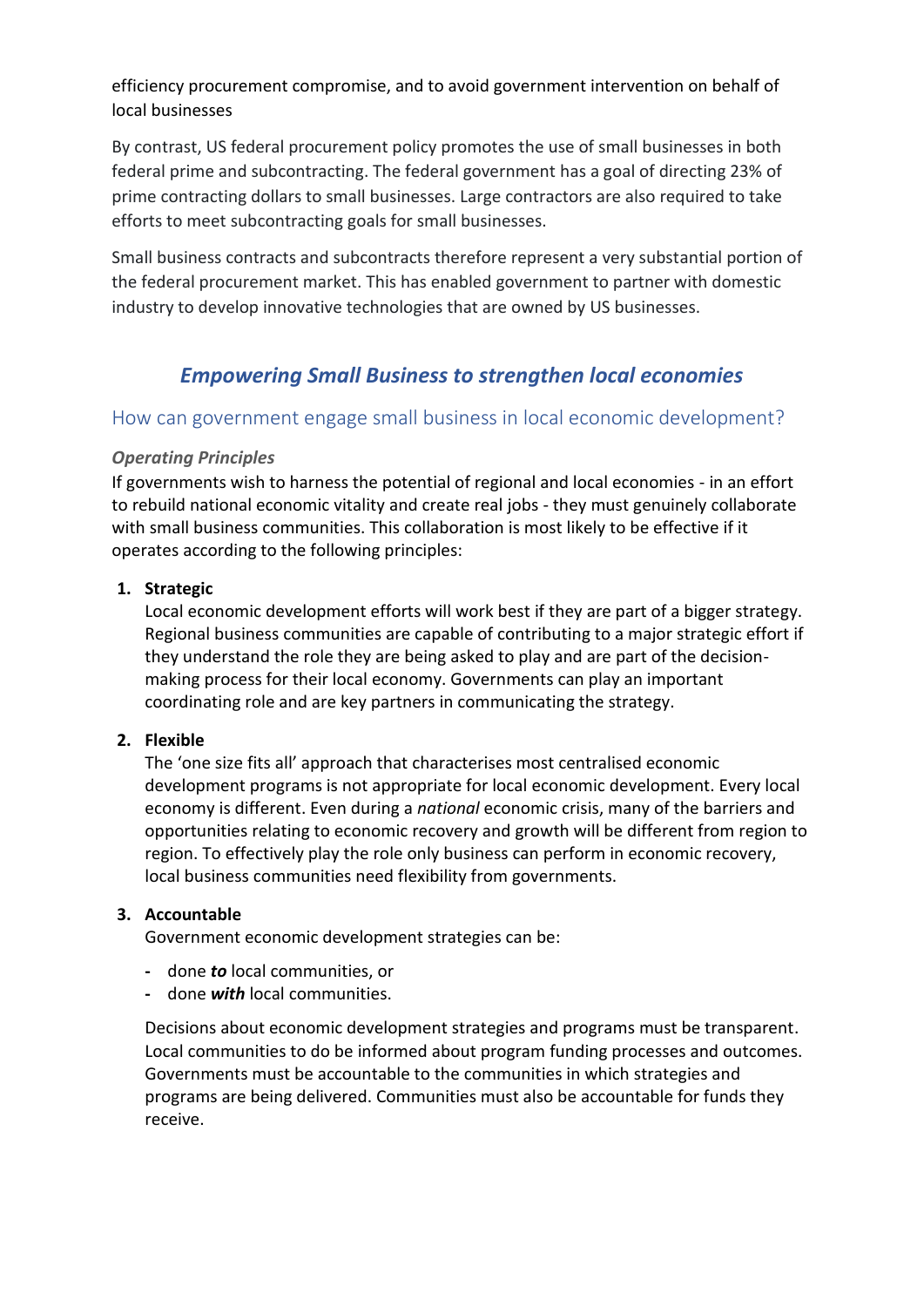*An example* of a strategy being '*done to*' a community was the Illawarra Region Innovation Investment Fund (IRIIF) which was delivered in the aftermath of the global financial crisis. The premise of the program was to provide direct grant funding to local manufacturing businesses that had plans to expand, differentiate or invest in new technology. The program was funded by the Commonwealth Government (majority), NSW Government and Bluescope Steel, but centrally administered by the NSW Government largely through existing bureaucratic methods.

The problem with the program delivery was that it appeared to be totally unaccountable to the Illawarra community. Decisions were, in effect, made in secret. There were media scandals about the funding, freedom of information requests were denied and funding recipients have reported they were instructed not to speak about the process – even to university researchers doing a program evaluation (O'Brien, M. and Burrows, S. *Assessing the Effectiveness of Regional Policy Responses to Mass Redundancies: The Case of the Illawarra Region, Australia,* Economic Papers, The Economic Society of Australia, Volume 38, Issue 2, June 2019).

It is now difficult to ascertain what positive outcomes flowed from the \$40 million IRIIF program. Even to this day, the lack of accountability (to the community) appears to hinder proper analysis of the program's effectiveness.

#### **4. Local**

Historically most government approaches to economic development have operated according to immutable, centralised guidelines that have failed to allow for genuine locally driven initiatives. *Place-based* approaches to economic development decision making and strategy development are, ultimately, the most likely to succeed.

Place-based economic development is a *"…..paradigm of local and regional development"* that *"….emphasises the identification and mobilisation of endogenous potential, that is, the ability of places to grow drawing on their own resources, notably their human capital and innovative capacities….The active role of local stakeholders is critical to the success of place-based approaches…."* (Tomaney, J. 2010, *Place-based Approaches to Regional Development: Global Trends and Australian Implications*, Report for the Australian Business Foundation).

#### *Why are these principles essential?*

- Local small businesses are an integral part of the life and economy of regional communities.
- Government must work in partnership with local business communities to develop truly responsive strategies, tailored to the unique characteristics of regional economies.
- Regional business communities are in the best position to decide which strategies will be most effective in the economies in which they operate.
- Communities must be trusted and be seen to be trusted. Accountability and transparency relating to government strategies and programs is a vital part of building this trust.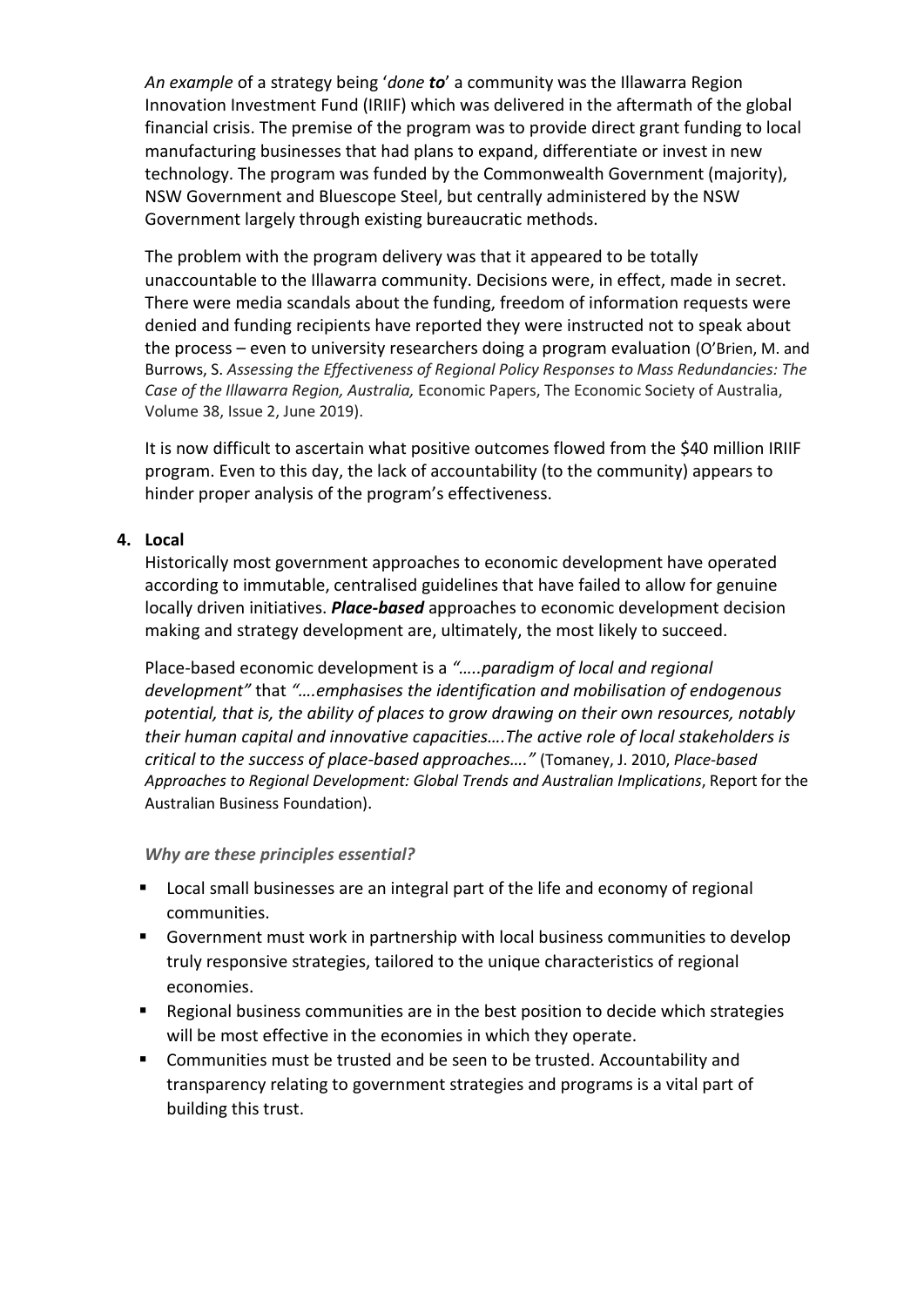- Each regional economy operates in a unique set of market conditions. Strategies should be designed around clear market logic that addresses those conditions.
- Small business communities should be provided with opportunities to have meaningful input the design and delivery of government-funded business assistance programs in their regions.

### Existing local structures relating to small business and economic development

The *Business Enterprise Centre* (BEC) network has been operating in some locations since the 1980s. BECs are small not-for-profit organisations that largely rely on government contracts to deliver programs such as the New Enterprise Incentive Scheme (NEIS). To varying degrees BECs have connections to business through their boards but, generally speaking, they are not owned and operated by local business communities.

The *Regional Development Australia* (RDA) network is comprised of committees in 52 locations around Australia. The RDA was created in 2010 and was originally tasked with consulting with regional communities to develop ideas, strategies and projects for economic and community development. They were intended to form close working relationships with local government, business organisations and the community sector.

Originally funded in a partnership between Commonwealth and State governments, some States and Territories no longer provide direct funding to RDAs.

COSBOA does not recommend using an existing government-funded structure to drive local economic development. Old structures *can* be roadblocks to innovation. In order to genuinely empower communities to drive their own economic development, a future strategy must hand over genuine decision-making power to local business communities. Such as strategy should focus on helping local businesses to strengthen their operations, to innovate and, sometimes, to grow. It is COSBOA's view, especially in the wake of the COVID-19 pandemic, that locals are best placed to manage impacts on their own economies.

### A possible new framework for Local Economic Development

In a global context it is widely acknowledged that one of the keys to sustainable economic development is the empowerment of local communities and local entrepreneurs (Bridge, S. and O'Neill, K. Understanding Enterprise: Entrepreneurship and Small Business, MacMillan, 2012).

The challenge is how best to achieve this.

*How can government foster local economic development empowerment without:* 

- *A. Creating yet another organisation that ultimately becomes a quasi-bureaucratic structure; or*
- *B. Inadvertently implementing a structure that becomes an exercise in tokenism?*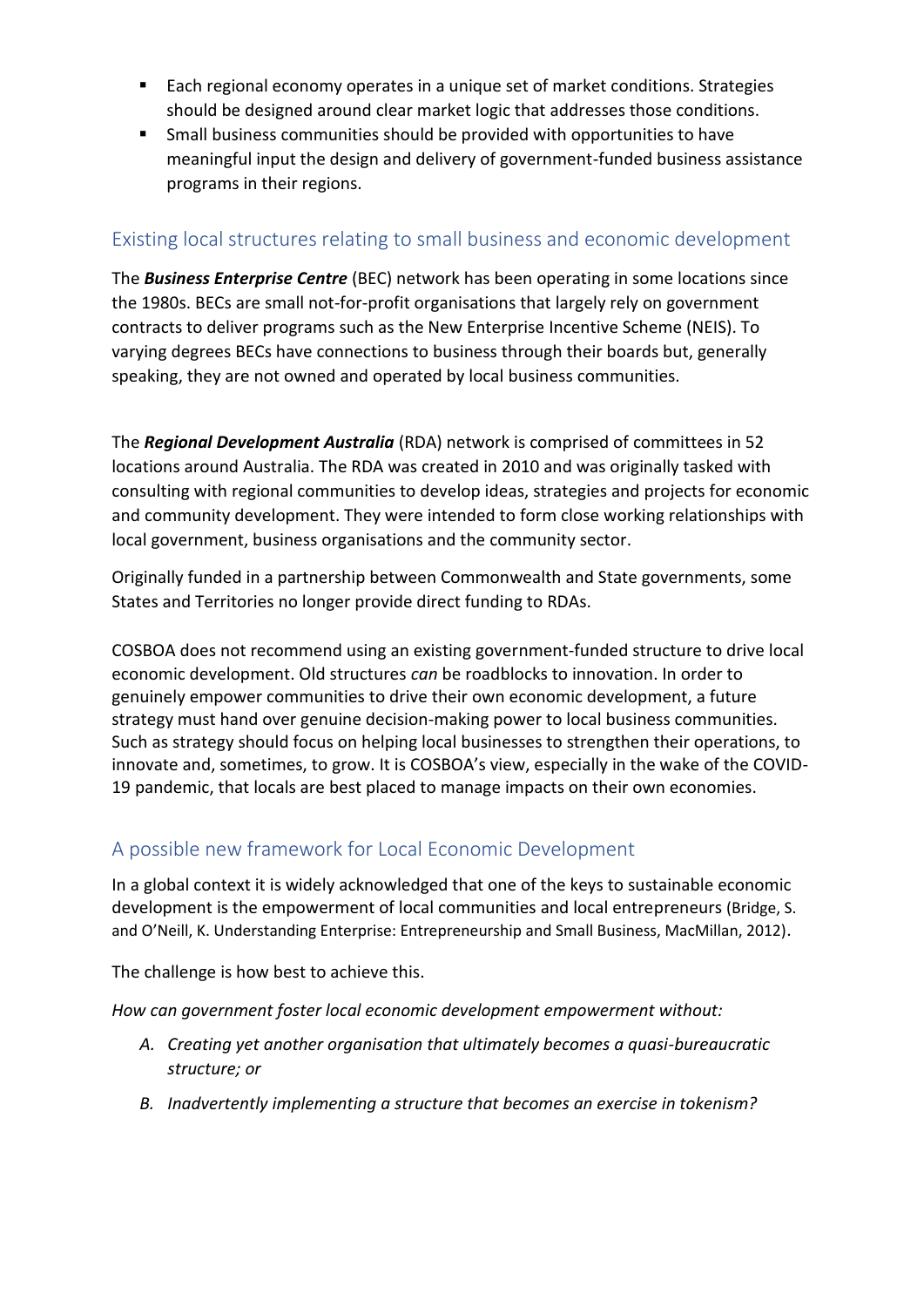To achieve empowerment of local communities and entrepreneurs the key objectives must be:

- To support the creation of grass roots organisations, run by local businesses, solely focused on helping local businesses to thrive and add value to the economies in which they operate.
- To impress on government agencies the need to resist the temptation to exert control.

#### *A Place-based approach*

Following is an overview of a possible approach to local economic development which would be driven by small business. This is designed to stimulate thinking about small business-led local economic development, rather than being a fully refined program design.

#### **BUSINESS AND EMPLOYMENT DEVELOPMENT COMMITTEES**

**(Local economic development committees)**

In effect the *Business and Employment Development Committee* is a local economic development committee with a focus on assisting innovation and growth in local SMEs growth and reducing unemployment. According to this approach each Business and Employment Development Committee would be led by a locally selected Board comprised of business champions from a regional community.

The aim of each Board would be to oversee the design and delivery of the local version of the *Stronger Business Program* with the aim of helping small businesses to reach their full potential. The Committee would also have a strong focus on growing local jobs.

The Board would also seek to have input to government decision making (including local government) that will have a direct impact on the local economy and local business.

#### **STRONGER BUSINESS PROGRAM**

Each Business and Employment Development Committee would adapt and manage the delivery of a *Stronger Business Program* tailored to meet the needs of the local business community. A general framework for the *Stronger Business Program* would be provided to each board as a resource for this design process.

The *Stronger Business Program* would not be delivered by centralised agencies or their contractors. Services to small businesses would be provided by the professional networks in the broader regions in which the small businesses operate.

The *Stronger Business Program* is likely to include elements such as:

- Market analysis
- Marketing strategy
- Digital business strategy (including online selling and cyber security)
- Product / Service strategy
- Cashflow management / Break-even analysis
- **■** Improving team and people skills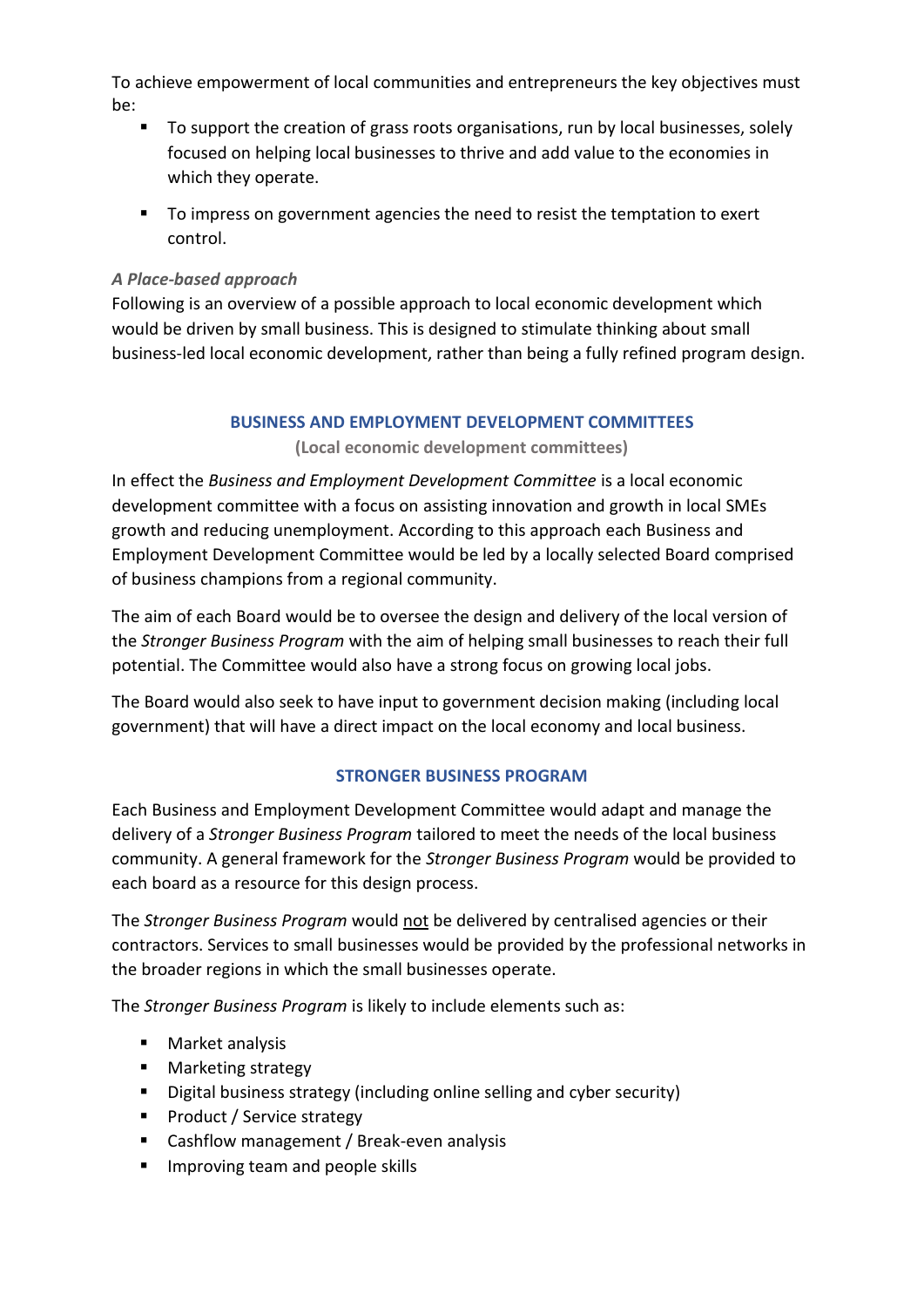- Customer service
- Supply chain effectiveness
- People management / HR / IR
- Small business financing
- Practical innovation and growth strategies
- Growing competitiveness of small business through alliance-building.

#### **COMMUNITY EMPLOYMENT SERVICE PROVIDERS**

Each Business and Employment Development Committee would also play a vital role in collaborating with a new network of *Community Employment Services* providers.

Committees would also assist Government in the oversight of the Community Employment Services providers and the labour market programs they would deliver at a local level.

(See Attachment 2)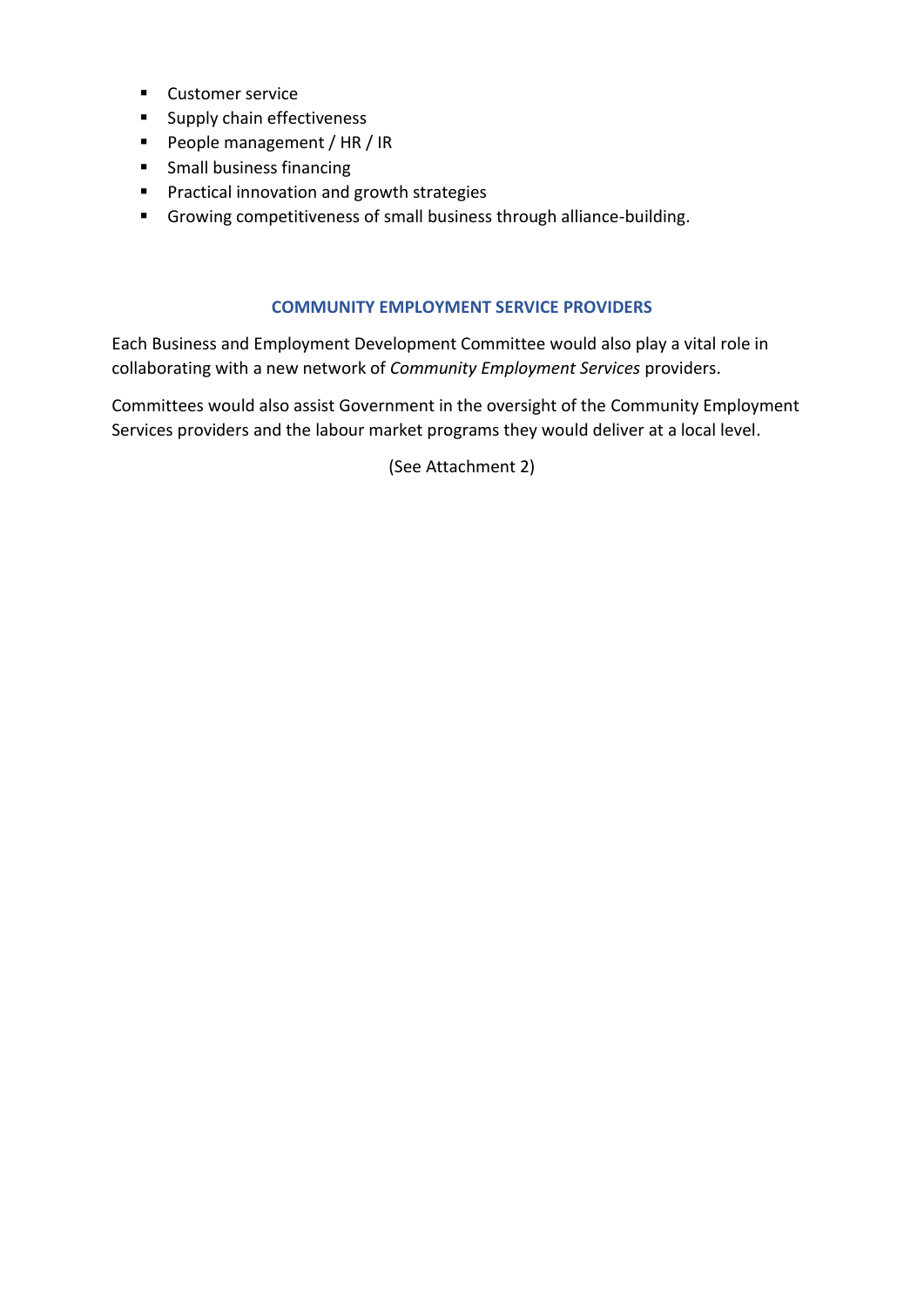# *BUSINESS AND EMPLOYMENT DEVELOPMENT COMMITTEE*

#### **LOCAL BOARD**

- **Comprised of local small business owners**
- **Responsible for design of tailored program to help strengthen local small businesses**
- **Encouraging local people to work together, support small business and achieve sustainable growth.**
- **Work with business chambers to Advocate for the local business community on small business/economic development issues.**

#### **Executive Officer**

- **Network coordination**
- **Market Research to support program**
- **Managing and monitoring performance, reporting of program**
- **Event management**
- **Government / stakeholder relations**

#### *STRONGER BUSINESS PROGRAM*

**Delivered by local professional network**

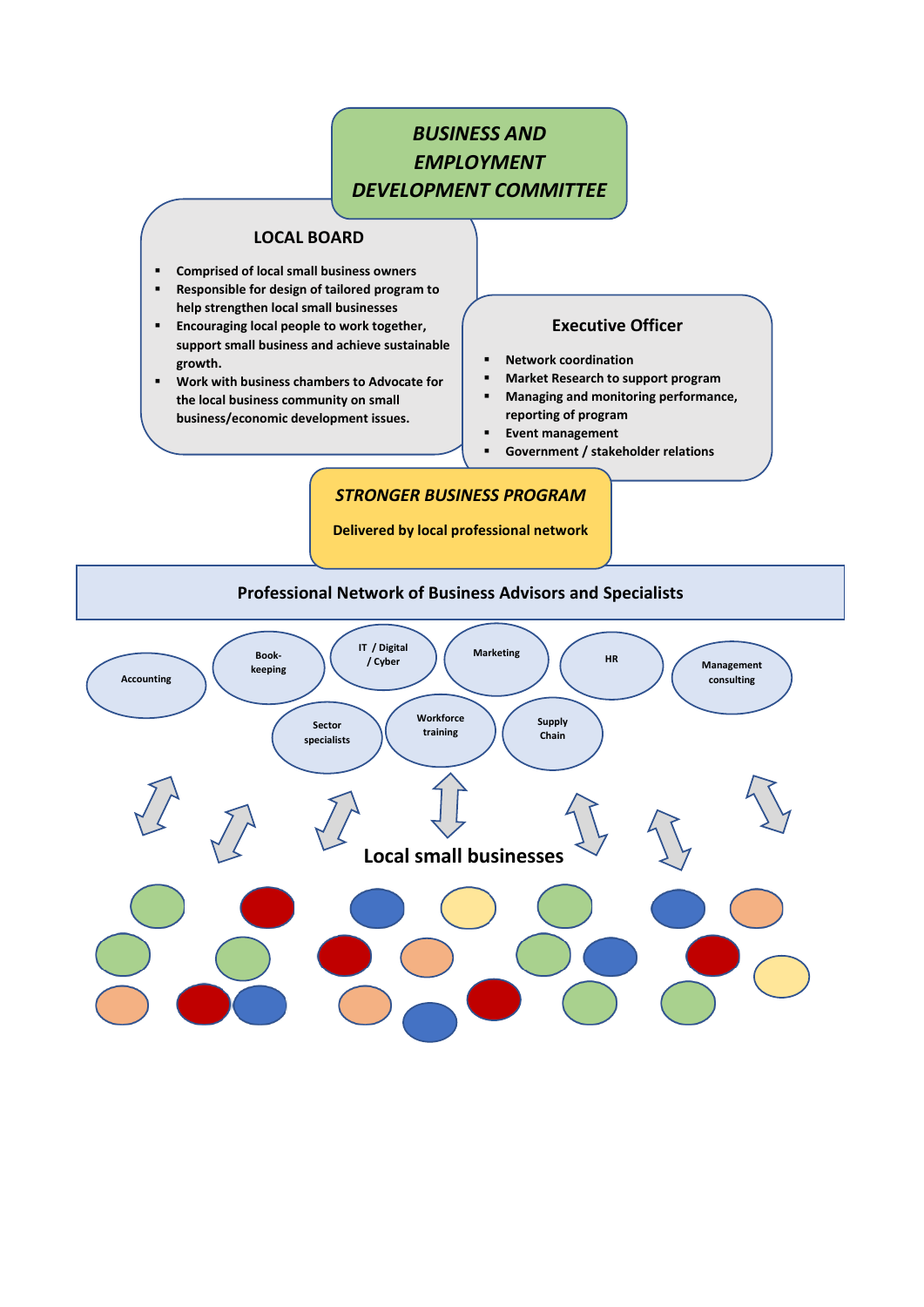#### **Attachment 2**

# Building back better

Empowering local business communities to drive growth and create jobs

# *It's all about JOBS*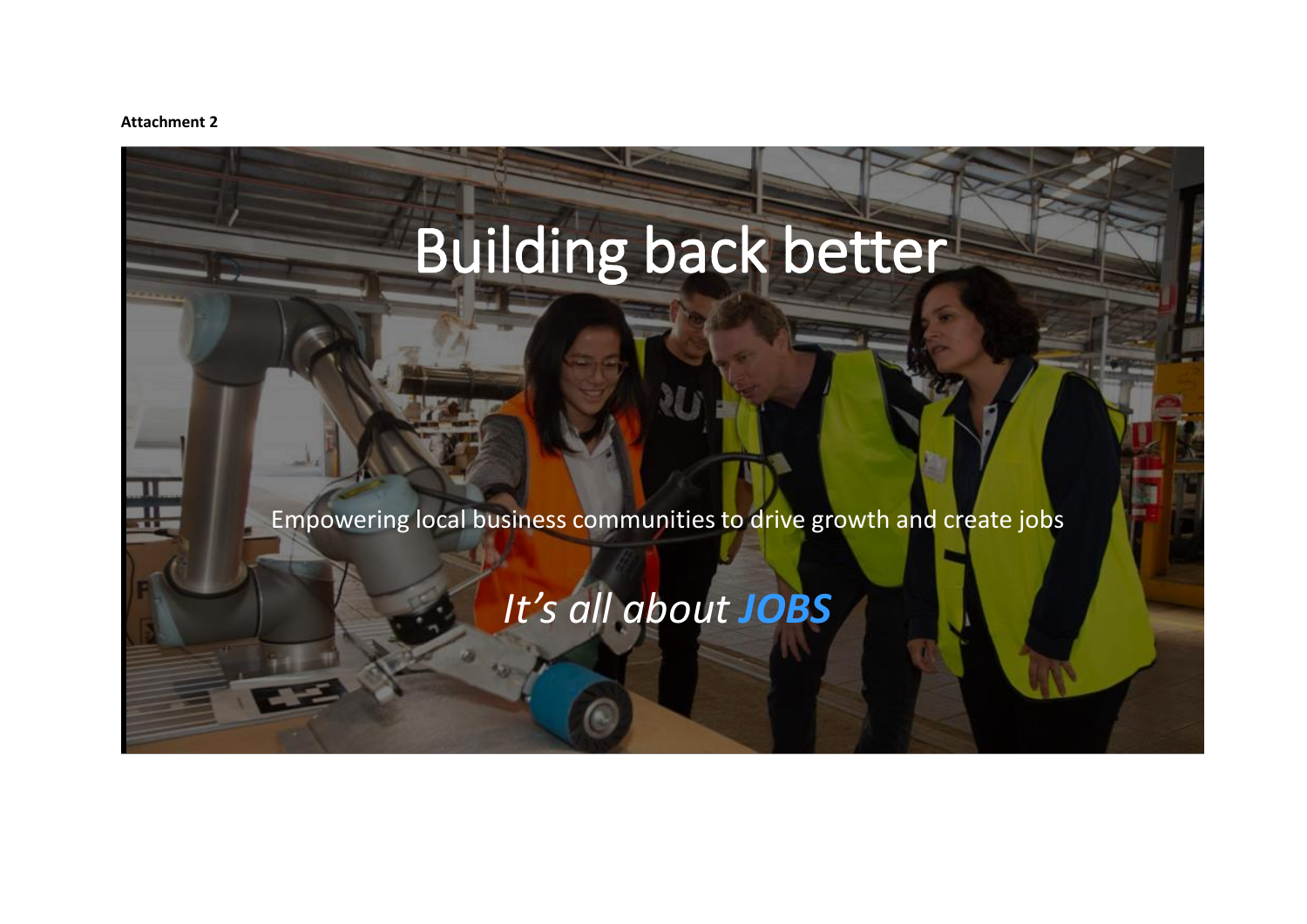# Place-based responses to economic challenges

*Creating a sustainably strong Australian economy after COVID-19 is not possible without re-building local economies.*

- There is an undeniable link between a thriving small business sector and a healthy economy.
- Government policies and programs must acknowledge the importance of fostering strong local economies.
- Both macro-economic and micro-economic strategies are needed.
- However, no initiative to strengthen local economies can be effective without engaging small businesses directly in local economic development.

![](_page_21_Picture_6.jpeg)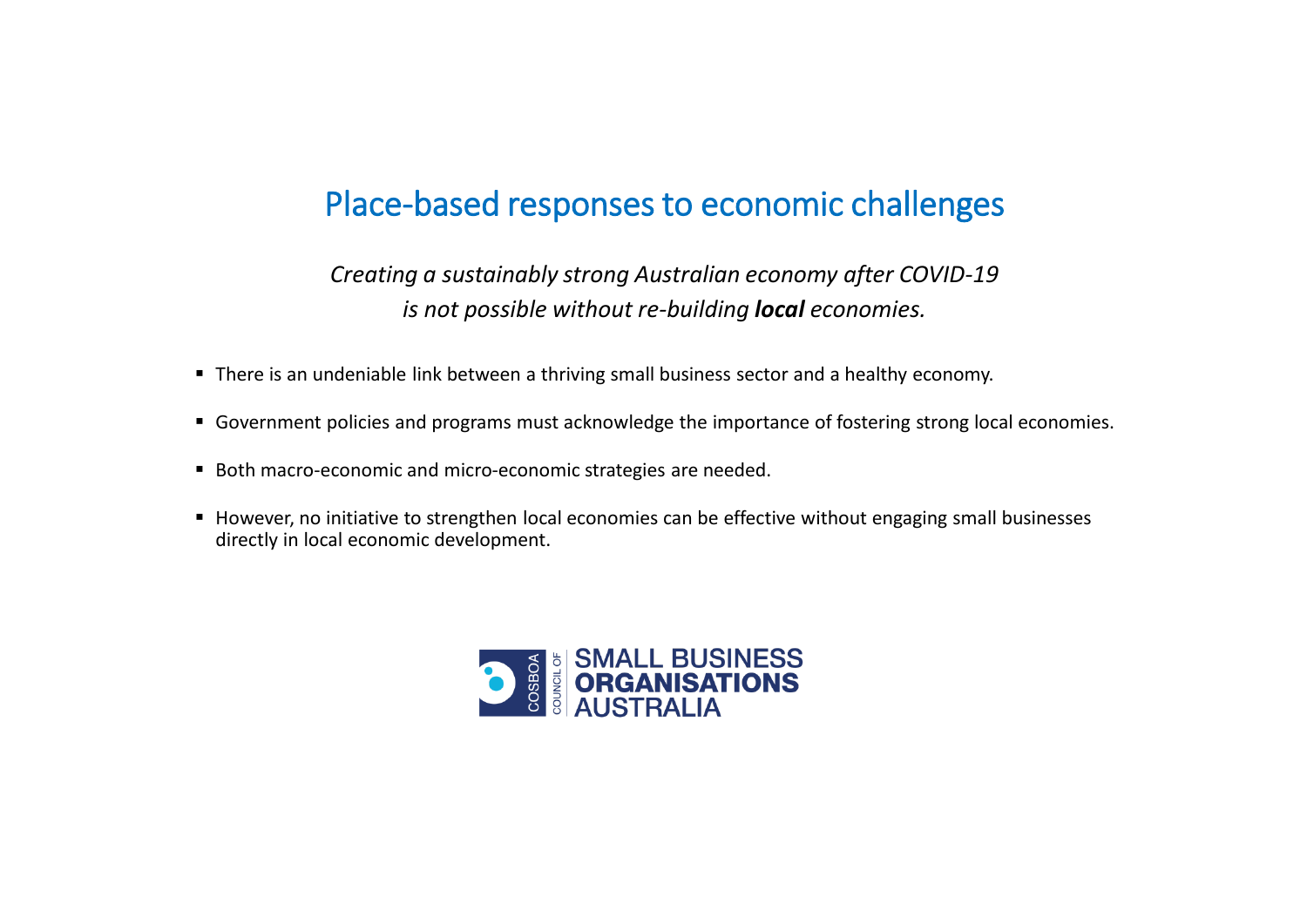# Who is responsible?

# Federal and State responsibilities under the Australian Constitution have been interpreted and re-interpreted over many decades.

The States have responsibility for economic development in their regions. Local government also has some responsibility for economic development in the LGAs (delegated by the States).

State, Territory and local governments use highly variable methods, but rely heavily on business and investment attraction. These strategies are often driven by 'top-down' decision making (e.g. NSW REDS).

#### Commonwealth Government involvement in local economic development is limited by the Constitution.

However, the Commonwealth Government can claim responsibilities relating to:

- Business growth and innovation enabled through the 'corporations power' of the Commonwealth, inferred by Section 51(xx)
- **Employment and labour markets inferred by Section 51 (xxiiiA).**

In the past the Commonwealth has used these powers to directly fund services at a regional local level. (e.g. Enterprise Connect, Area Consultative Committees, Commonwealth Employment Service).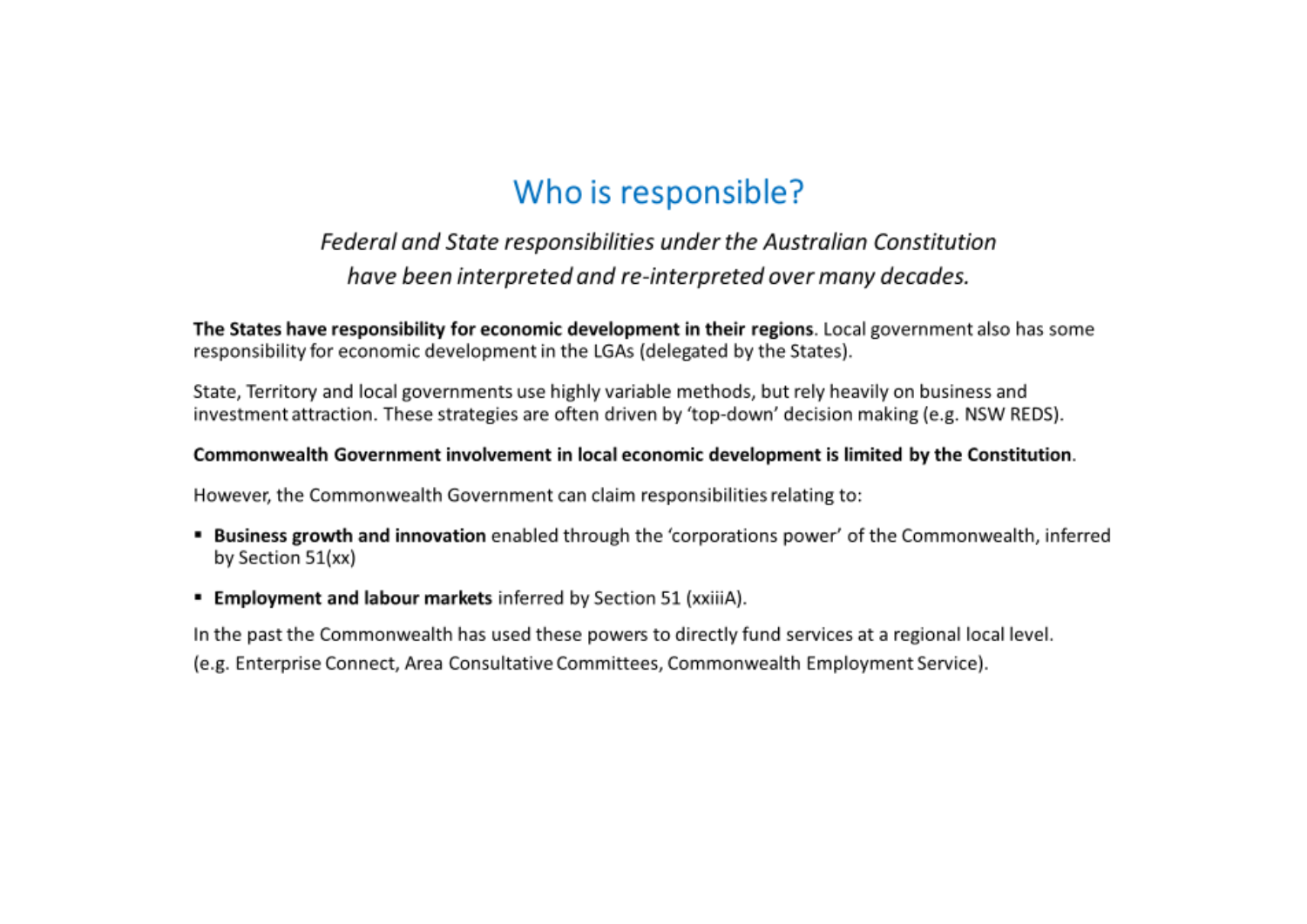# Why is this important?

Assuming macro-economic settings are correct, the keys to re-building regional economies are:

#### 1. A strong focus on business growth and innovation,

combined with

#### 2. Initiatives that create real jobs at the local level.

This provides the Federal Government with an opportunity to support the re-building of regional economies in a highly effective way, by empowering communities Australia-wide.

State and Territory Governments can continue to concentrate on regional economic planning and strategy, while the Commonwealth fosters the growth of healthy businesses and labour markets.

![](_page_23_Picture_7.jpeg)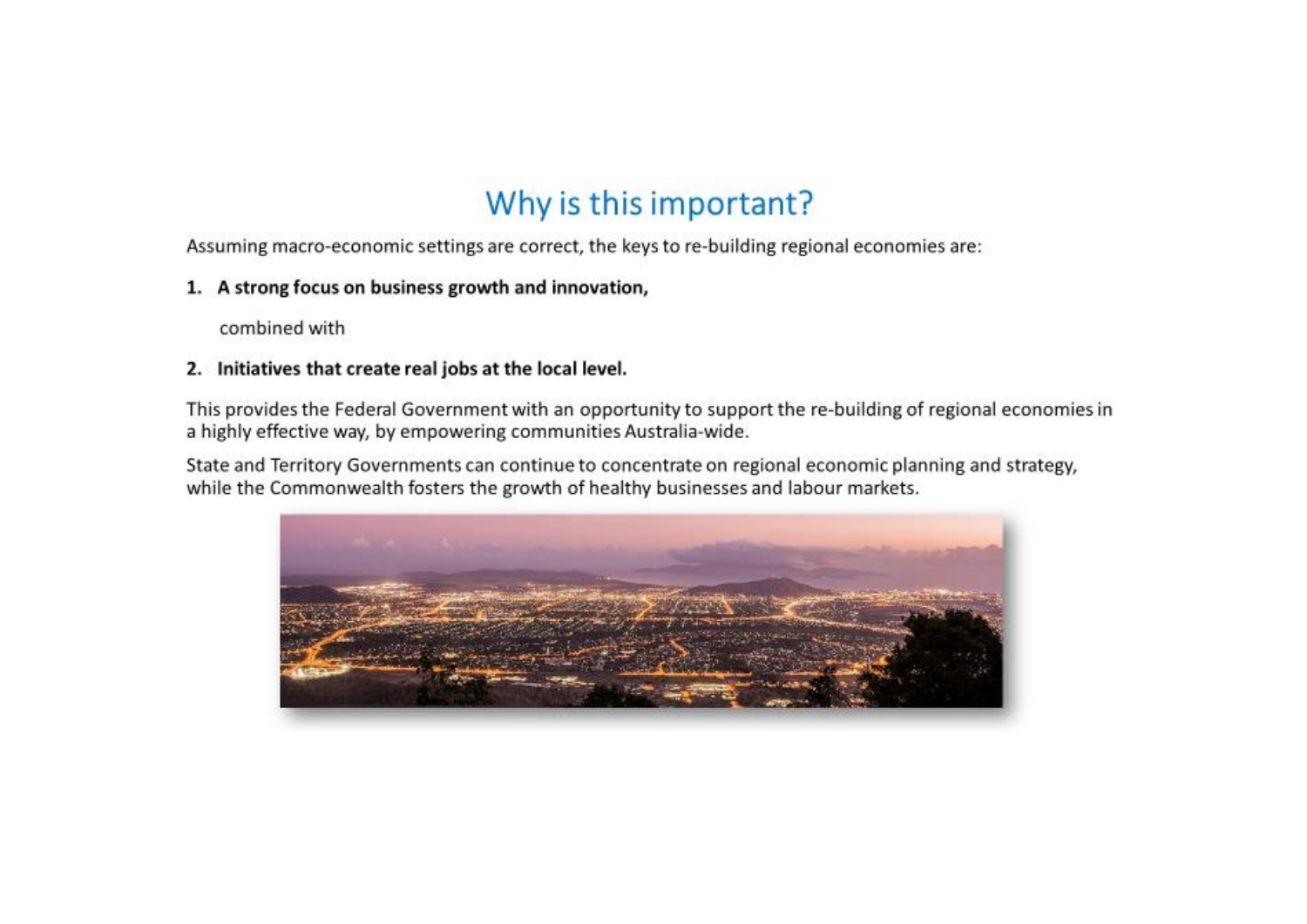![](_page_24_Figure_0.jpeg)

- " These are the key elements of local economic revitalisation in the wake of the COVID-19 pandemic.
- " They need to be facilitated in local economies using genuine place-based strategies.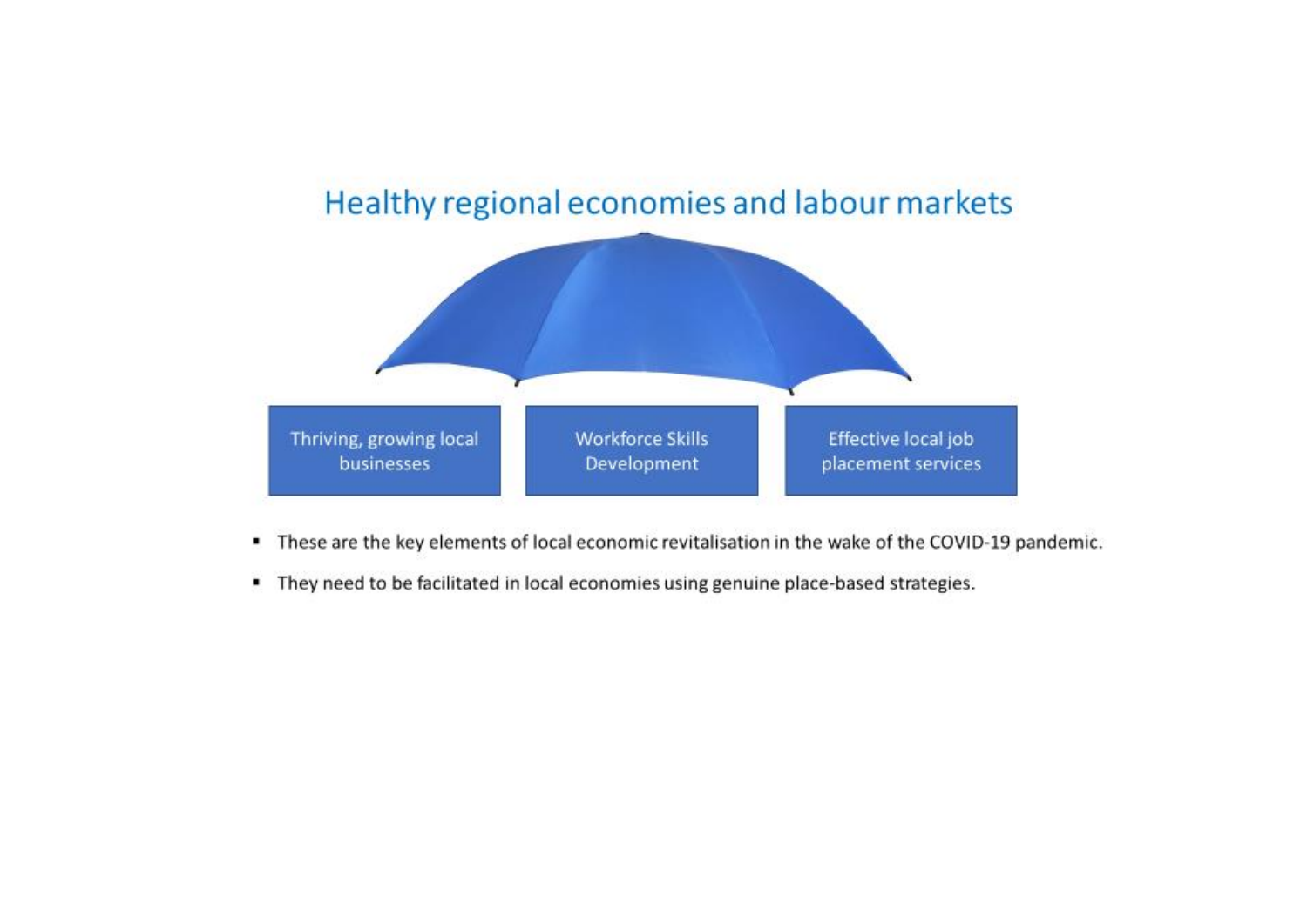# Why are place-based employment and labour market strategies essential?

- . High unemployment in a local community is extremely detrimental to well-being and prosperity.
- Local SMEs provide a significant proportion of jobs.
- The current job services system jobactive has no local community oversight. The large majority of jobactive providers are almost totally disconnected from the business communities in which they operate.
- The current quasi-market system which sets providers up in artificial competition with each other has made collaborative efforts with local business communities totally unworkable.
- . This has resulted in a very low level of vacancy lodgement from local businesses.
- The proposed 'Next Generation' of outsourced employment services does not incorporate design features to address these problems.
- An entirely new system is needed that has a meaningful degree of place-based oversight.
- Local business communities need to be engaged in a partnership in which they can provide genuine guidance to employment services providers.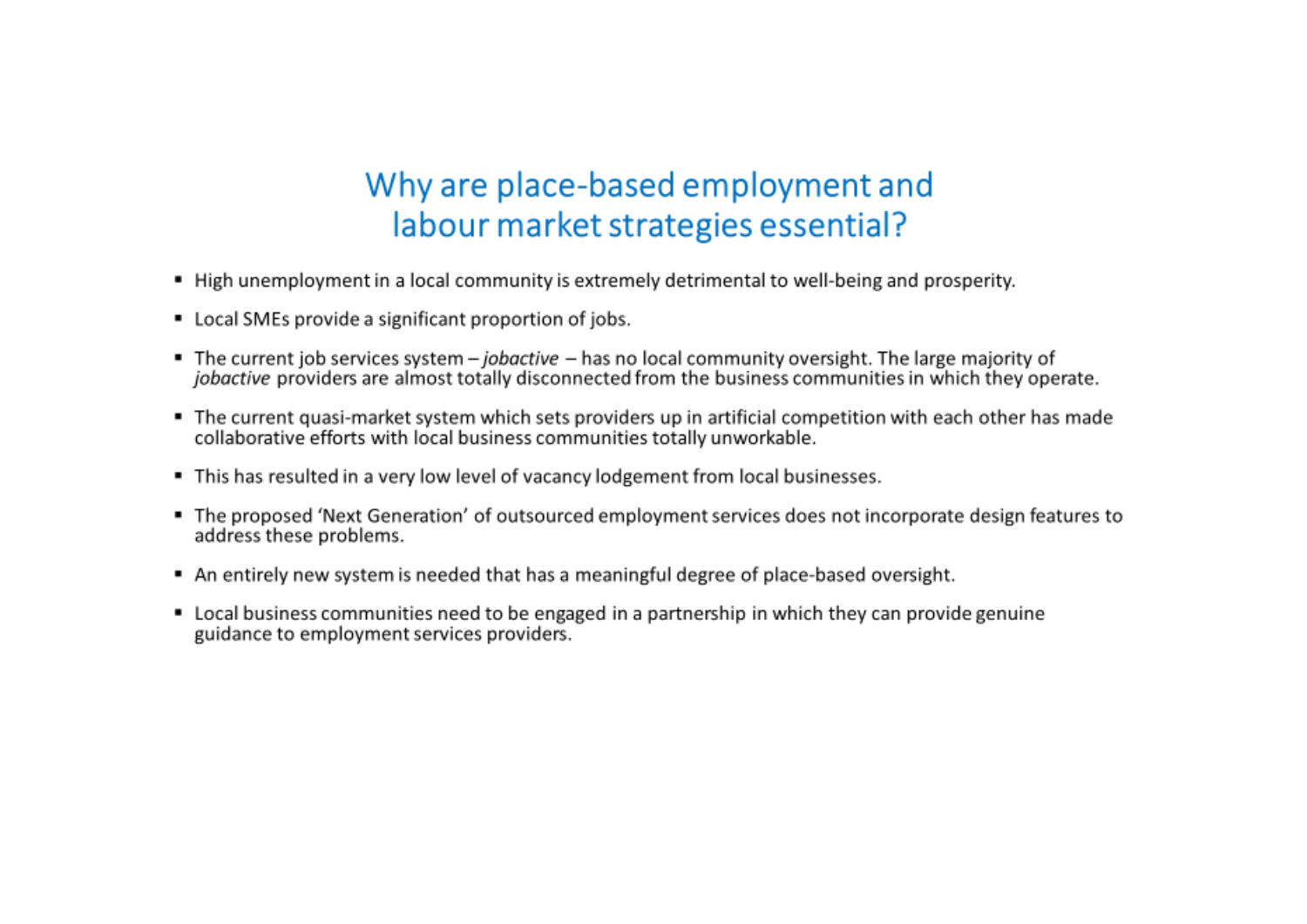# How could it work?

COSBOA proposes a new, articulated, place-based approach which empowers local business communities to coordinate a collaborative effort:

- 1. To foster business growth and innovation, and
- 2. To reduce unemployment caused by the COVID-19 pandemic.

![](_page_26_Picture_4.jpeg)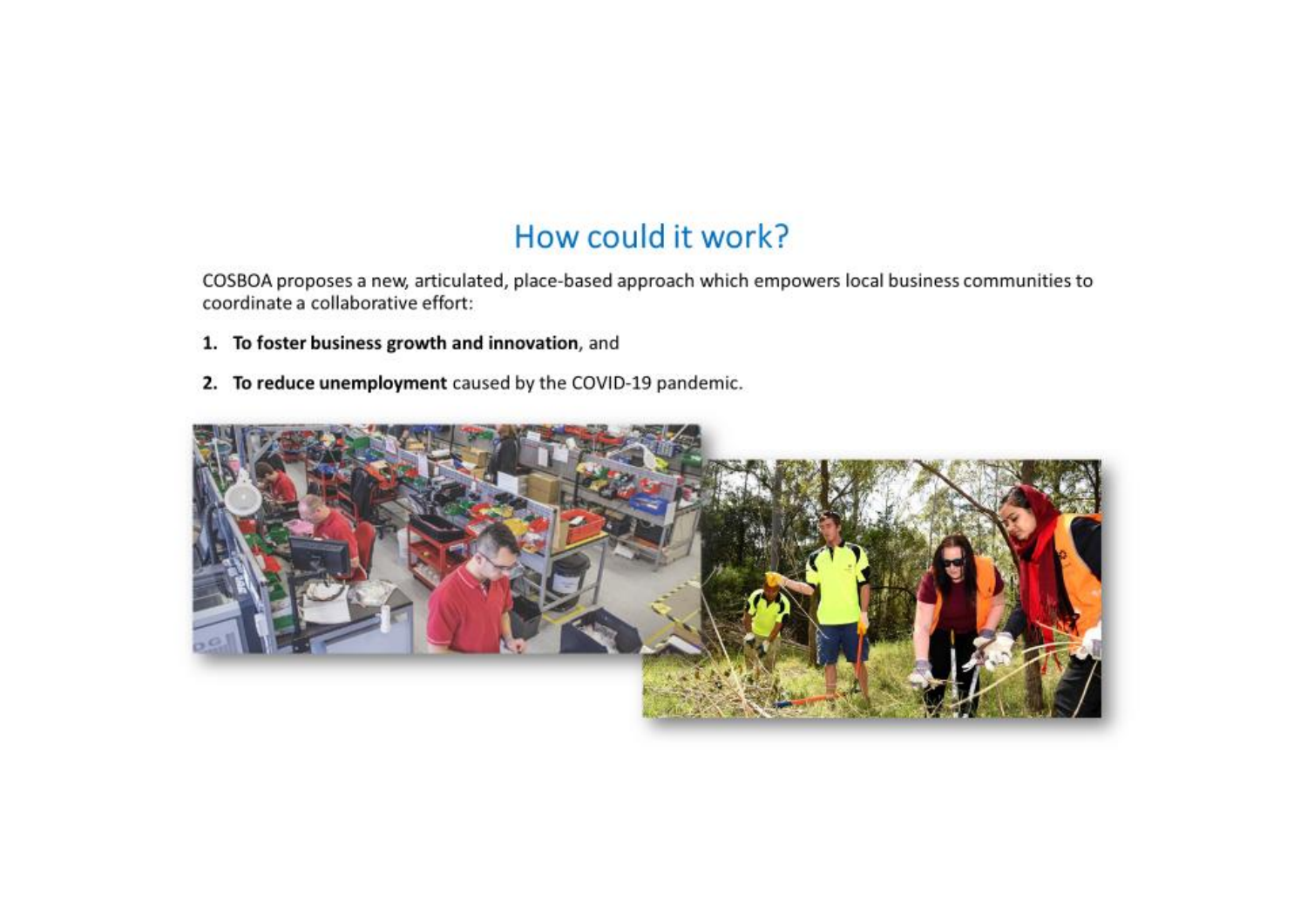# **Business and Employment Development Committees**

### The funding of Business and Employment Development Committees

is an essential step in empowering communities to re-build their economies.

True place-based strategies require government to enable local people to be in the 'driver's seat'.

Business and Employment Development Committees need to be led by local business owners. These are the people who are best placed to find solutions to economic problems in their regions.

The role of Committees would include:

- Managing the design and delivery of a Business Innovation and Growth Program aimed at assisting local SMEs to achieve their full potential.
- Guiding the implementation of labour market adjustment programs aimed at reducing unemployment in the region.

There are no existing place-based structures that perform these functions.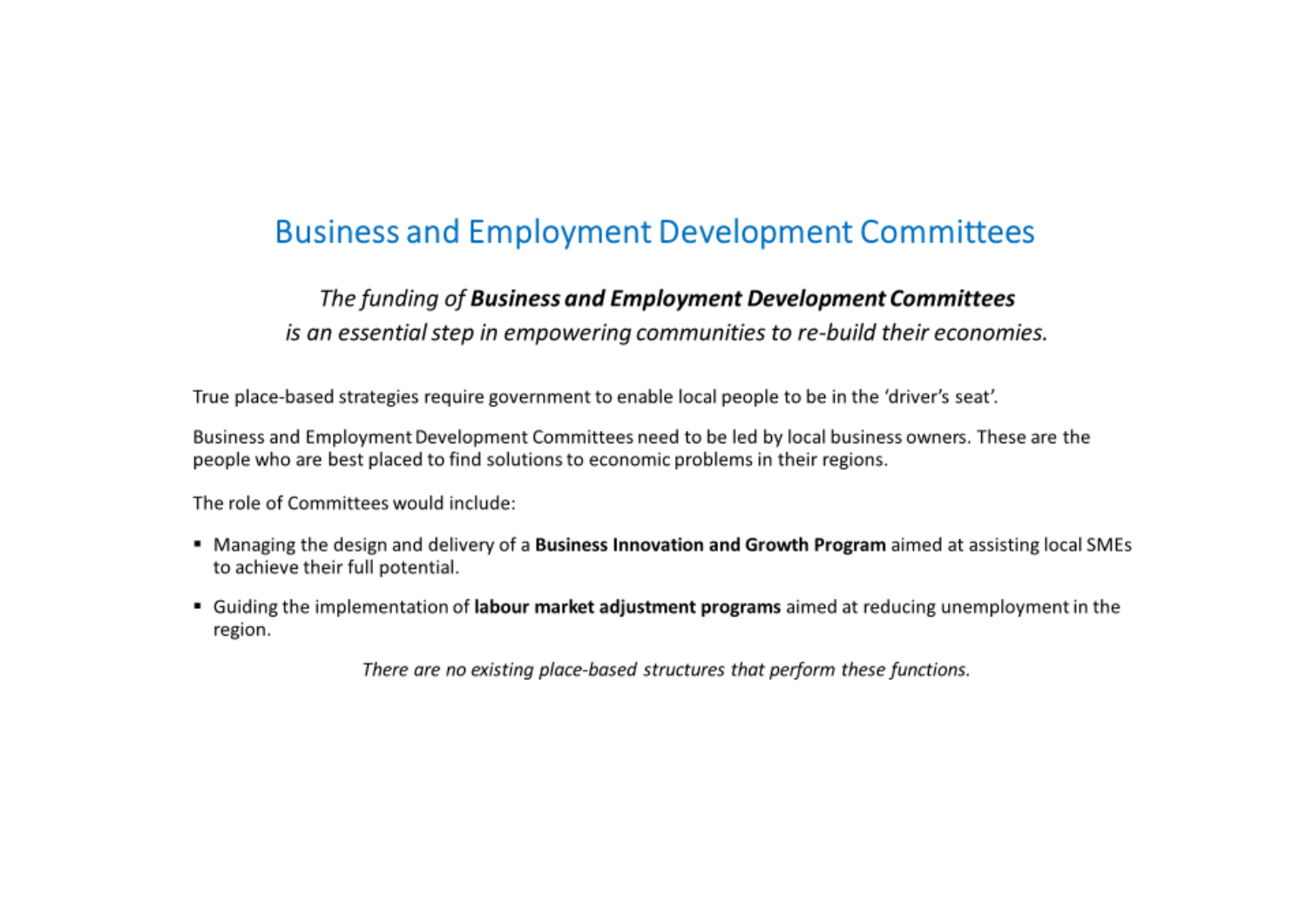# Business growth and innovation strategies

# COSBOA proposes the implementation of Business Growth and Innovation strategies in the regions.

This would comprise the funding of:

- **Business and Employment Development Committees** to be led by local business owners.
- The development of a **Stronger Business Program** which would be available to all local SMEs tailored to meet local needs by the Business and Employment Development Committees.

The Committees would have direct influence over the design and delivery of the Program at a local level.

The Program would be delivered by business specialists (business advisors, marketing specialists, accountants and bookkeepers etc), mostly from within the region.

Program services would be delivered through both one-to-one business advice as well as networked learning.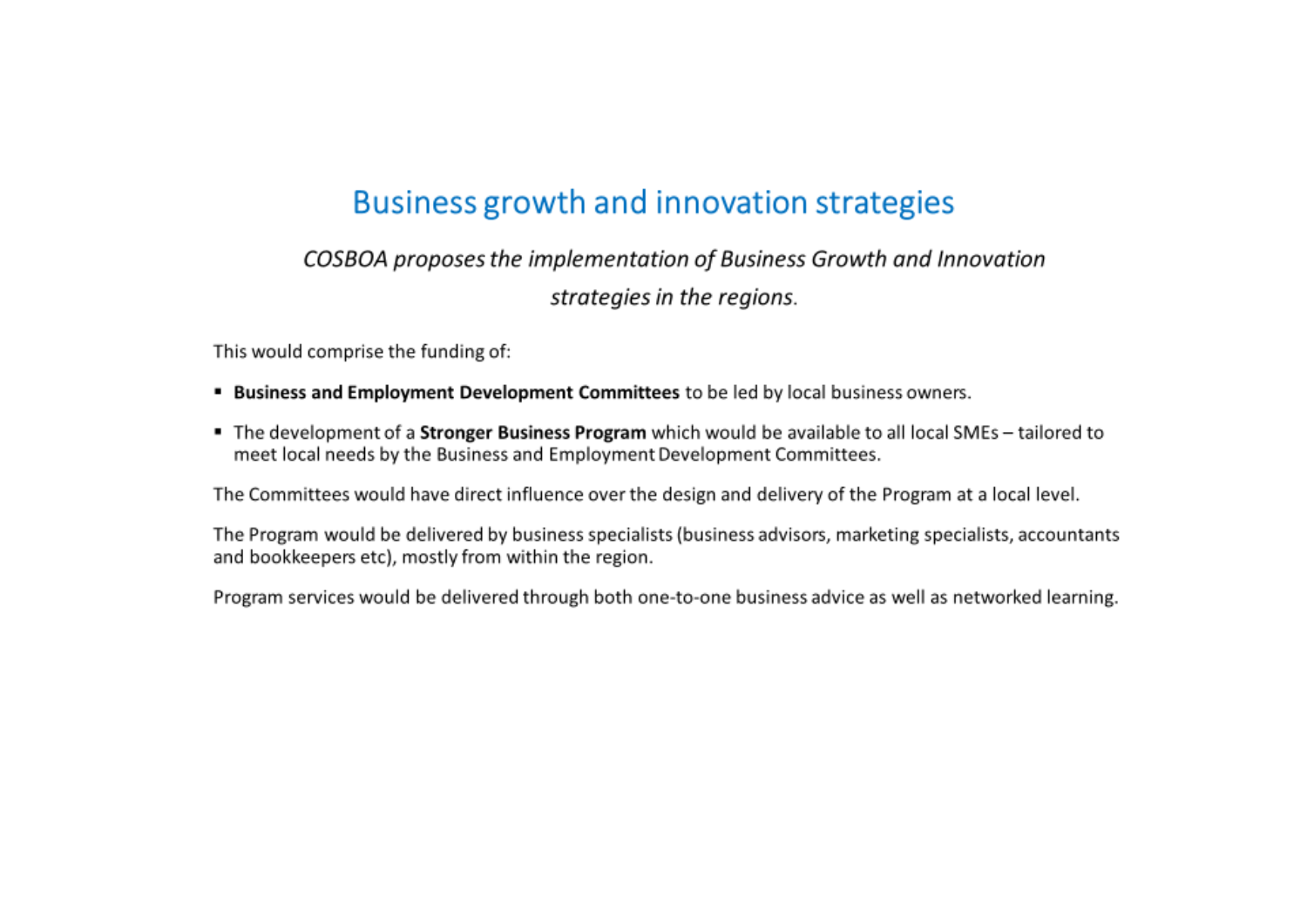# Employment growth

Fundamental changes to the national employment services system are urgently needed

- COSBOA proposes the creation of an Australian Employment Services Agency a Government-owned business enterprise to directly manage an entirely new network of community employment services providers.
- The employment services contracts should only be made available to not-for-profit organisations. These organisations must commit to establishing specialist, skilled employment services teams to deliver services at a local level.
- The contracts for the Community Employment Services providers would require collaboration and accountability to the Business and Employment Growth Committee at the local level.
- " There should not be competing agencies within any community. The original argument for jobseeker 'choice' has, in practice, proven to be illusory.
- A focus on employing well-trained, highly skilled, well paid staff is more important than maintaining a 'quasimarket'.
- The development of professional employment services career paths would reduce staff turnover and provide better outcomes for jobseekers.